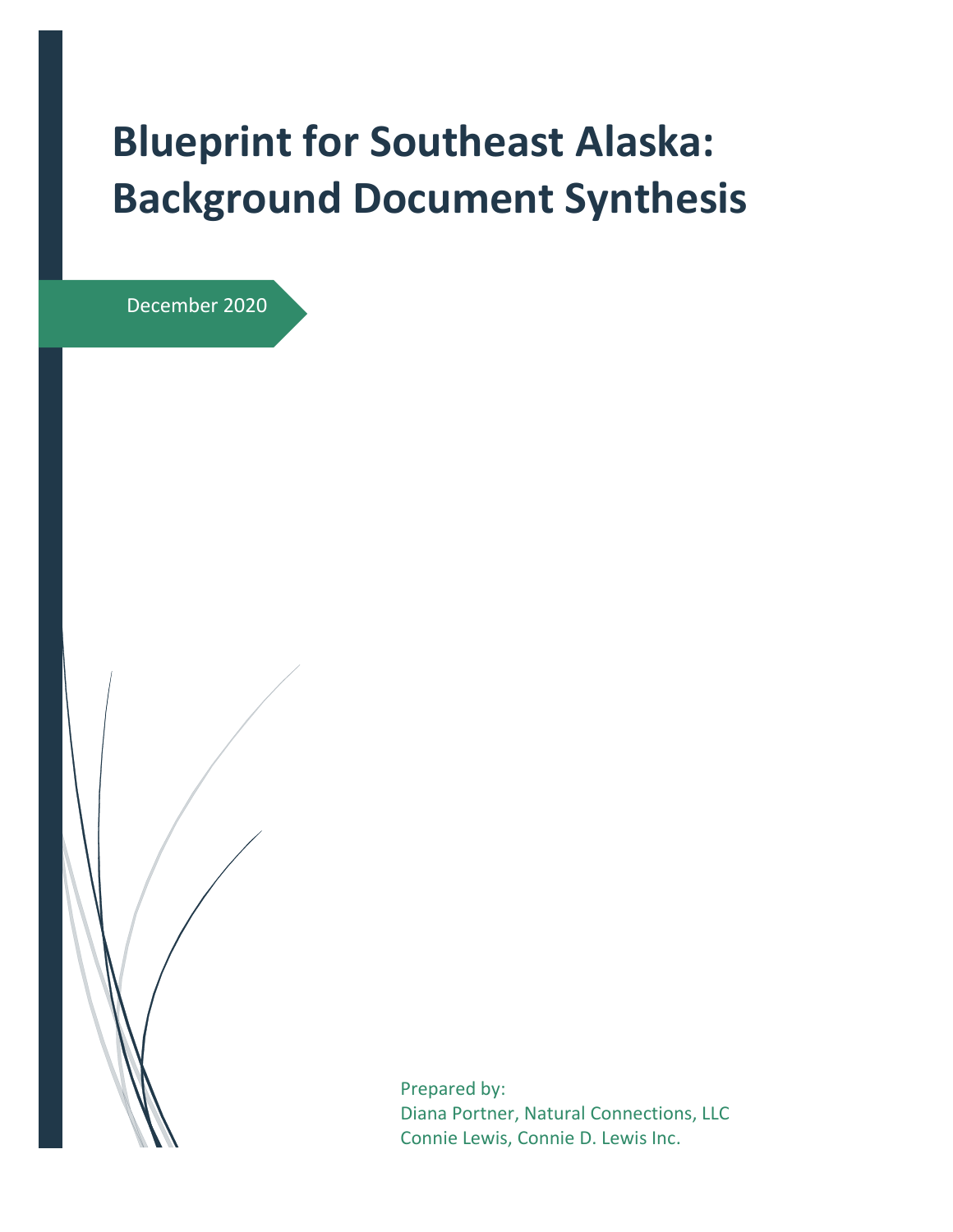## **Contents**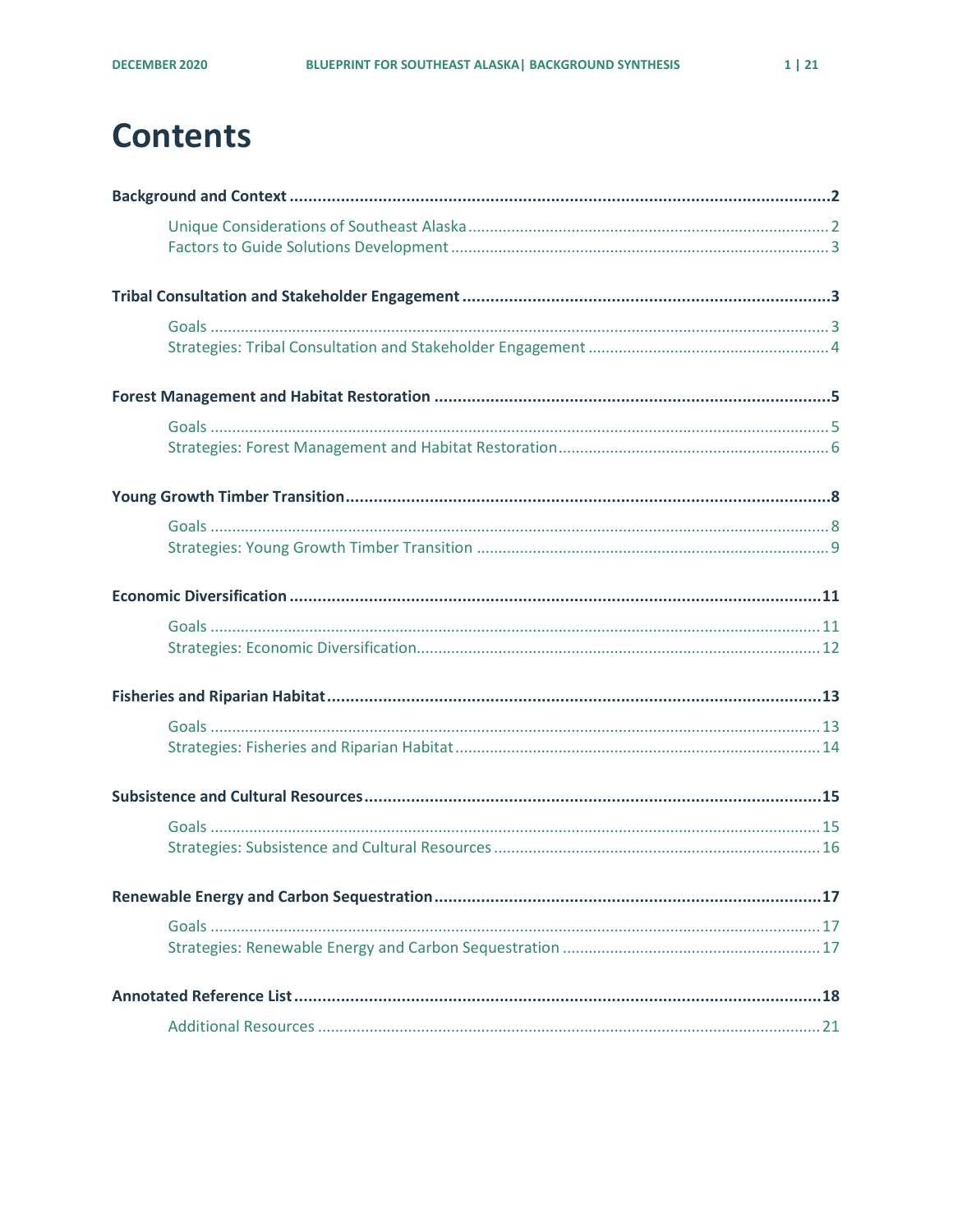### <span id="page-2-0"></span>**Background and Context**

The Tongass National Forest, at 16.7 million acres, represents the United States' largest National Forest, while also representing the world's largest intact temperate rainforest ecosystem. Located in Southeast Alaska, the Tongass spreads across an island archipelago with over 1000 islands and 18,000 acres of shoreline. While this region is home to 32 communities and 73,000 residents, 94 percent of its land is federally managed, leaving little remaining as private land. This context has resulted in a tension of global, national, state, and local interests. Local land managers have found it challenging, if not impossible, to meet all competing demands. To address this challenge, several collaborative efforts have convened over the past several years to develop joint recommendations for improved management. (For more background on collaborative efforts in the region, see [www.tongasslandmgmt.org.](http://www.tongasslandmgmt.org/)

This document represents a synthesis of reports and recommendations from a variety of past collaborative efforts in southeast Alaska. (See the Annotated Reference List for an overview of reports utilized in this synthesis.) This synthesis offers a summary of background information, insights, and recommendations, organized into the categories of tribal consultation and stakeholder engagement; forest management and habitat restoration; young growth timber transition; economic diversification; and subsistence and cultural resources. The insights and recommendations included in this report are intended to inform a broader initiative to develop a solution oriented "Tongass Blueprint" with suggested forest management priorities and policies for the Tongass National Forest. The intention is that these identified opportunities and priorities can be used by the incoming federal administration to support the people and communities of Southeast Alaska while conserving the natural resources they depend upon.

The intent of this document is to provide a robust menu for consideration, building on previous collaborative efforts. This document does not represent any level of prioritization, analysis of the merits of the included recommendations; nor an indication of what content will be included in a final Blueprint.

#### <span id="page-2-1"></span>**Unique Considerations of Southeast Alaska**

Given that forest management in southeast Alaska is set within a context unique in comparison to the contiguous United States, the following have been put forward as unique considerations for the region:

- **•** Alaska Native people have been on this land for more than 10,000 years, and this place and its resources have cultural and spiritual significance.
- **•** Expansive areas of high-quality intact habitat exist where ecosystems function with all of their native species and components.
- **•** High-quality scenery and natural-appearing landscapes provide economic growth opportunities for visitor industry services, including remote-setting guided nature tours to view wildlife, hunt, fish, and hike.
- **•** Stands of nationally and globally significant old growth forests represent the last domestic old growth timber industry in the nation, while also serving to sequester a significant volume of carbon, mitigating climate change through forest and soil processes.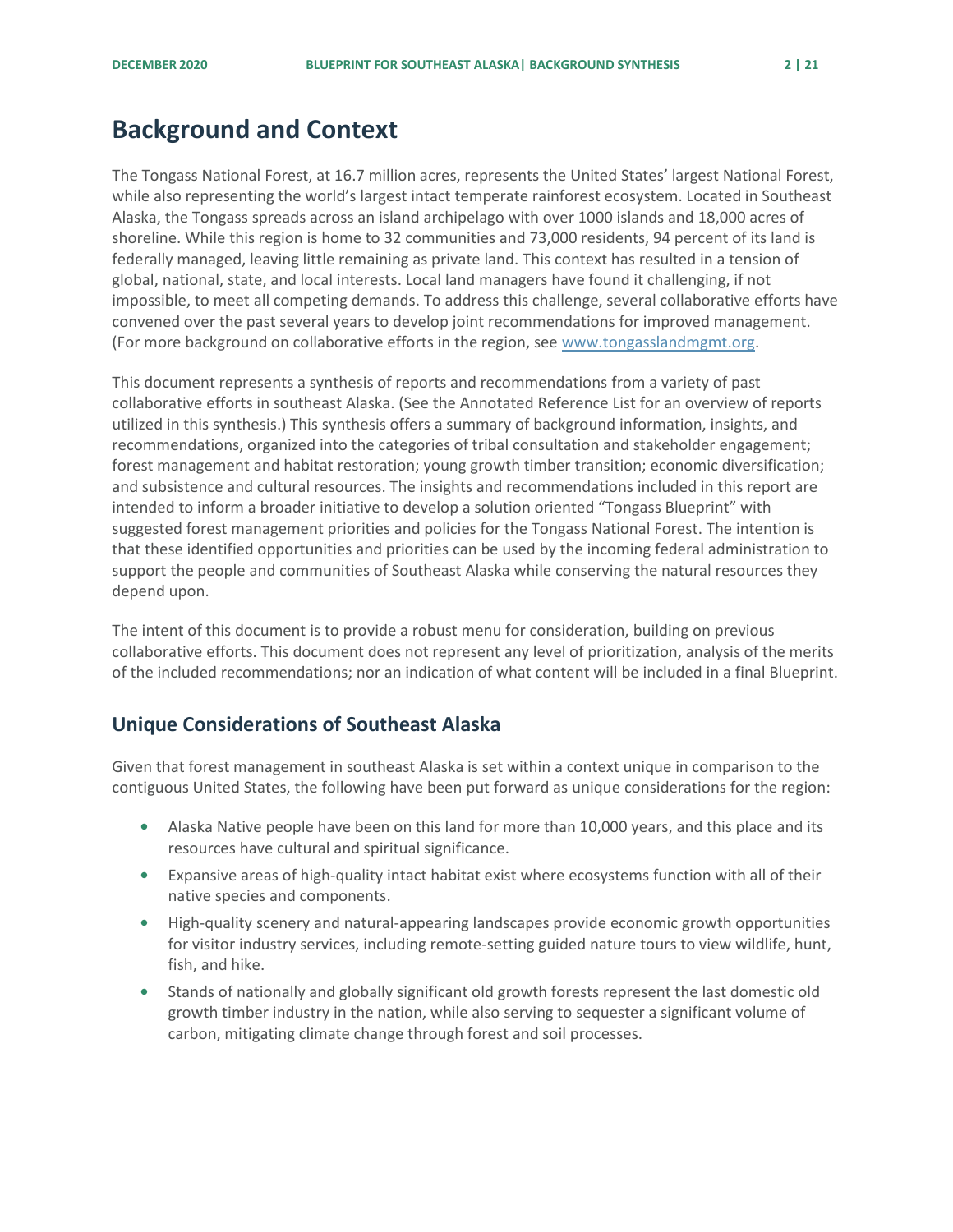- **•** Healthy-functioning watersheds represent important sources of public drinking water and water sources for fish and aquatic resources, including hatcheries.
- **•** Multiple species of fish are harvested for subsistence and personal use, commercial fisheries, and tourism and guided recreational fishing.
- **•** The area contains an essential source of subsistence resources for Alaska Natives and community residents, including game, fish, and foraging resources.
- **•** The Tongass National Forest serves as a major source of economic activity for Southeast Alaskans, including mining, visitor products, ocean products, forest products, energy production, and other economic activities.

### <span id="page-3-0"></span>**Factors to Guide Solutions Development**

Stakeholders in the region considered characteristics contributing to successful agreements and solutions. The following factors are included as considerations for recommendations development, seeking solutions that are pragmatic, flexible, durable, and balanced in perspectives and Forest uses. They also considered the importance of solutions that are not only economically beneficial, but also are economically feasible to implement, which may be best when authorized at a local level. Ultimately, the intention is to offer recommendations that provide certainty and predictability for the future.

### <span id="page-3-1"></span>**Tribal Consultation and Stakeholder Engagement**

Although interests and values vary, stakeholders tend to overwhelmingly agree that community involvement and collaboration in contributing to national forest management is important. However, often agreements reached in collaborative forums are not fully upheld in implementation, leading to increasing distrust in the agency due to this lack of follow-through. In some collaborative forums, stakeholders also express concern about the range of representation and a lack of well-rounded participation. Similarly, sovereign Tribal governments in southeast Alaska have long sought to work cooperatively with the USDA in decisions that affect the traditional lands of Alaska Native people, but often feel their knowledge and expertise is not incorporated into the protection and utilization of the forest's resources.

- <span id="page-3-2"></span>**1.** Uphold the collaborative solutions that communities and stakeholders have identified.
- **2.** Ensure collaborative partner input is considered in designing and implementing projects. Communicate regularly and transparently with the public.
- **3.** Seek opportunities for meaningful collaboration and consultation with Tribes, area landowners, community members, and other interested stakeholders.
- **4.** Incorporate Tribal knowledge and priorities into national forest management.
- **5.** Expand collaborative projects to new areas of the Forest.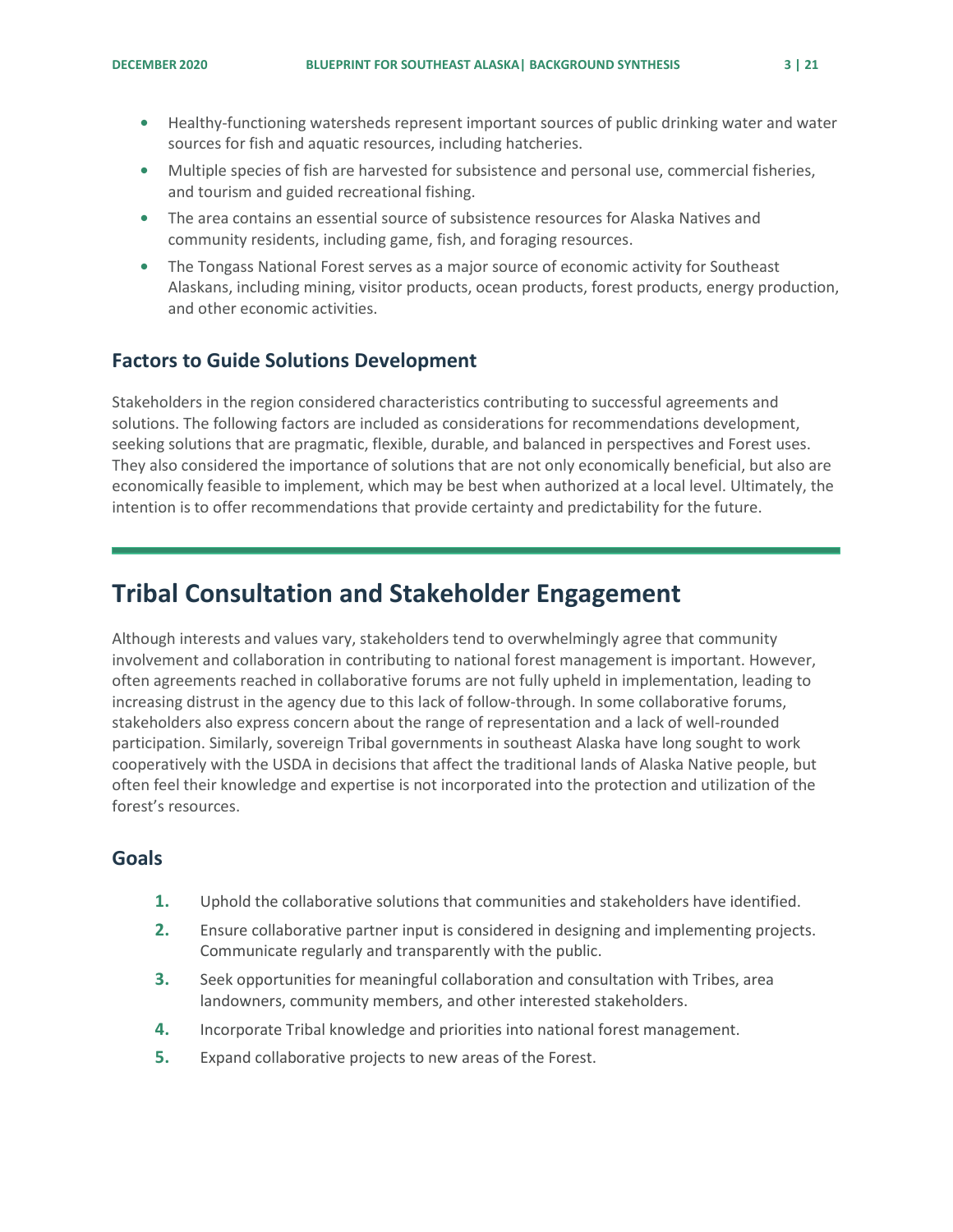### **Strategies: Tribal Consultation and Stakeholder Engagement**

<span id="page-4-0"></span>

| <b>Collaboration &amp;</b><br><b>Partnerships</b> | Institutionalize and stabilize collaborative groups in the region. Encourage and provide support for re-engagement and<br>new participation among existing collaborative groups, including the All Landowners Group and Tongass Transition<br>Collaborative.                                                                                                                                                                                                                                                                                                                                                                                     |
|---------------------------------------------------|--------------------------------------------------------------------------------------------------------------------------------------------------------------------------------------------------------------------------------------------------------------------------------------------------------------------------------------------------------------------------------------------------------------------------------------------------------------------------------------------------------------------------------------------------------------------------------------------------------------------------------------------------|
|                                                   | Utilize established local and regional networks to communicate with the public, including existing public forums,<br>media, community briefings, open houses, and non-NEPA required meetings. Define entry points for collaborative input<br>and engagement pre-and post-season and pre-NEPA. Share data in accessible formats.                                                                                                                                                                                                                                                                                                                  |
| Research,<br>Monitoring, &<br><b>Data</b>         | Design and implement after-action reviews with project collaborators for the purpose of identifying opportunities to<br>make the projects achieve better outcomes in terms of efficiency and effectiveness. Prepare public pre- and post-project<br>reports about what was planned and what happened with the project or activity. Highlight positive results and identify<br>areas not meeting expected outcomes.                                                                                                                                                                                                                               |
| <b>Agency Policy &amp;</b><br><b>Procedures</b>   | Create a new, more responsive, process for USDA consultation with Tribes, based on the principle of "mutual<br>concurrence" (i.e., consultation only occurs when the office/agency and tribal officials mutually agree that consultation<br>is taking place). Ensure culturally competent and meaningful consultation with accessible meetings that take place in<br>local communities on a regular schedule, and with mutually agreed upon measurable processes. Implement a process<br>that integrates traditional knowledge into management paradigms and respects Tribal experience as traditional<br>stewards of their ancestral homelands. |
|                                                   | Include metrics for partnerships, collaboration, and transparency into line officer performance evaluations. Give clear<br>direction to staff that collaborating with stakeholders early and often is expected for all projects. Performance measures<br>can include not only accomplishments, but also multi-party evaluations of the skillsets associated with successful<br>internal and external collaboration.                                                                                                                                                                                                                              |
|                                                   | At the District Ranger level, fully exercise authority to implement projects that incorporate partners and achieve<br>balanced, timely, effective, and efficient outcomes. Use the knowledge of potential contractors in initial sale design for<br>projects with restoration intent to maximize economic feasibility and communicate desired restoration outcomes.                                                                                                                                                                                                                                                                              |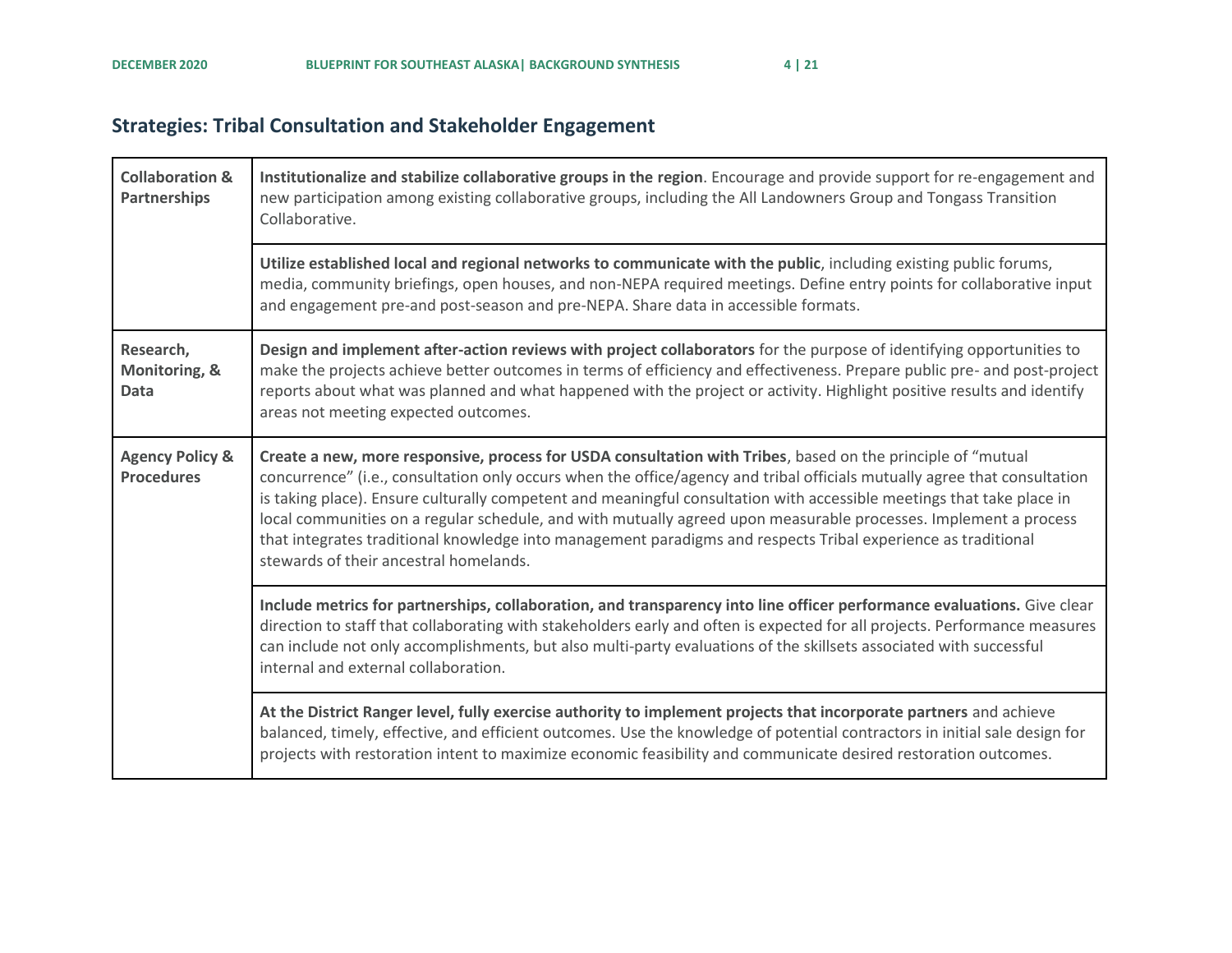### <span id="page-5-0"></span>**Forest Management and Habitat Restoration**

In Tongass Forest planning, stakeholders encourage a balance between maintaining characteristics and conserving natural resources, while also ensuring economic development for communities – guiding development activities in a manner that meaningfully addresses local economic development concerns by providing access and certainty for industries in the region, while balancing conservation needs. Landscape-level community planning processes (e.g., HNFP, KKCFP), are examples of collaborative planning and land management processes piloted by regional stakeholders that aim to find such solutions.

Current Forest managers face the challenge of managing previously harvested stands in a way that ensures healthy young growth forests. For example, PCT is an essential management approach – it facilitates earlier economical timber sale opportunities and wildlife habitat benefits that provide critical subsistence resources for Southeast Alaskans. Land managers have developed thinning priorities based on ecological needs, but the USFS is currently unable to address thinning needs at scale (e.g., 85,000 acres in current need; to keep up need to treat 6,000 - 8,000 acres per year).

Nearly all resource area budgets declined on the forest from 2011-2018, and nearly all Southeast Alaska communities lost Forest Service employees. Between federal fiscal year (FY) 2011 and FY 2018, the Tongass experienced a 17 percent decline in FTEs, with a 2018 staff of 362 FTE; the Forest's budget also declined by 17 percent over the same period. Overall, at the end of the monitoring period, the Tongass employed less FTEs and had a reduced budget compared to most prior years. Due to this context, the Forest as a whole has been challenged in meeting its multiple use mandate while addressing current ecological management needs. Contractors and local businesses offer an opportunity to augment this limited capacity; however, they face their own limited resources as they face difficulty recruiting and retaining employees in rural areas. All of this is set within the context of a region-wide economic decline coupled with an increased cost of living.

- <span id="page-5-1"></span>**1.** Address current on-the-ground management needs.
- **2.** Take an all-lands approach to planning and implementing projects.
- **3.** Publicly share and discuss data findings and their implications.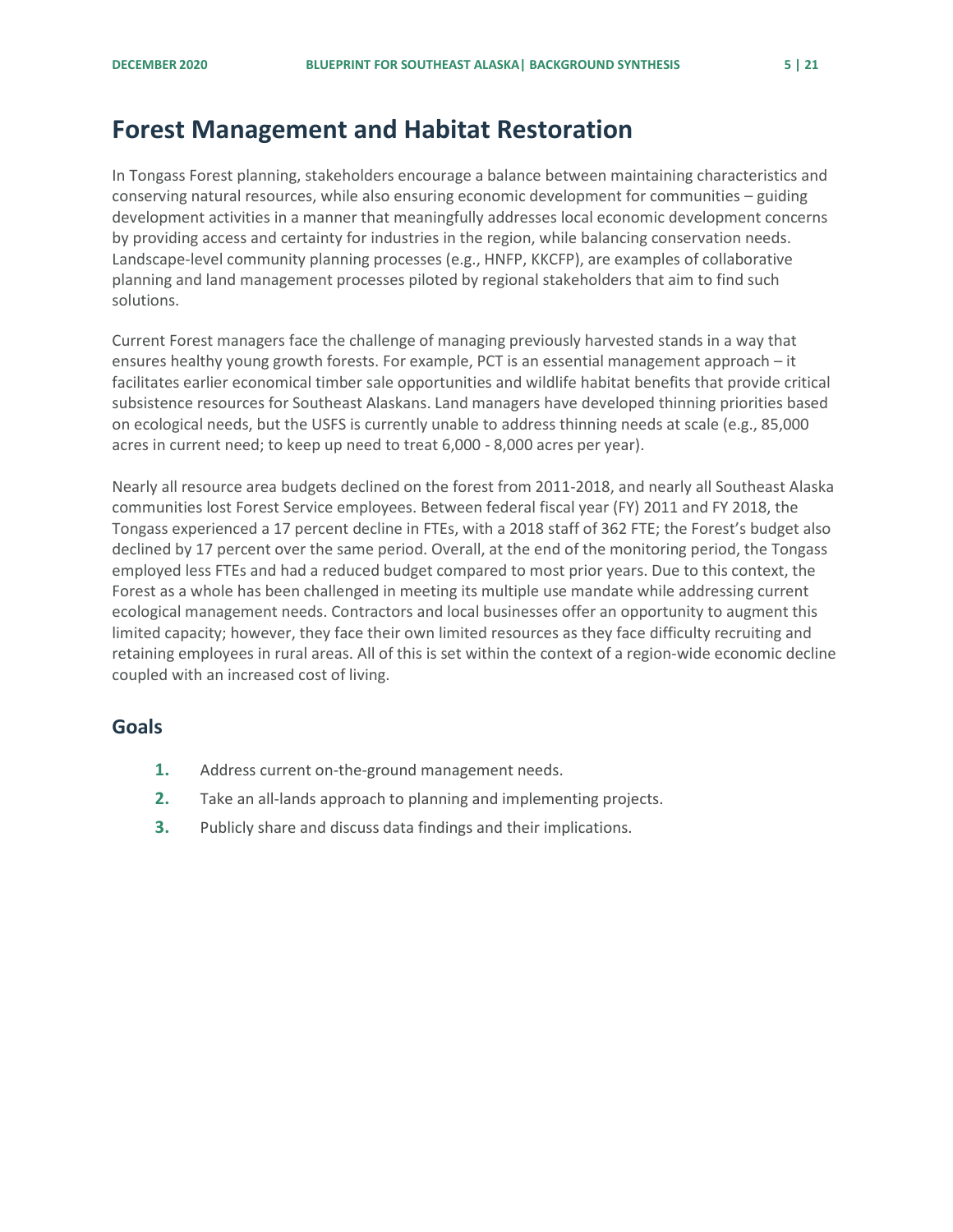### **Strategies: Forest Management and Habitat Restoration**

<span id="page-6-0"></span>

| <b>Project Planning &amp;</b><br>Implementation | Integrate outcomes of community forest partnership planning, management, and implementation processes into<br>Forest management (e.g., Hoonah Native Forest Partnership and Keex' Kwaan Community Forest Partnership)                                                                                                                                                                                                                                                                                                                                                                                                                                                         |
|-------------------------------------------------|-------------------------------------------------------------------------------------------------------------------------------------------------------------------------------------------------------------------------------------------------------------------------------------------------------------------------------------------------------------------------------------------------------------------------------------------------------------------------------------------------------------------------------------------------------------------------------------------------------------------------------------------------------------------------------|
|                                                 | Convene a collaborative assessment process for the Central Tongass region. While this will be challenging due to the<br>dispersed geography of the area, such an approach could build off the lessons learned from the Prince of Wales<br>process.                                                                                                                                                                                                                                                                                                                                                                                                                            |
| <b>Contracting &amp;</b><br><b>Agreements</b>   | Expand use of existing authorities and cooperative agreements to accomplish goals in partnership with tribal villages<br>and corporations, and local communities of southeast Alaska. Employ cooperative agreements (e.g., Good Neighbor<br>Authority), tribal authorities, challenge cost share agreements, partnerships, memorandums of understanding,<br>stewardship contracting authority, and local hire amongst local tribal governments and the local community for fish,<br>wildlife, timber, and infrastructure inventory, assessment, enhancement, and monitoring. This can help augment work<br>that the agency cannot accomplish with its limited staff capacity. |
|                                                 | Develop and utilize a diverse array of creative funding and contracting mechanisms, such as public-private<br>partnerships, agency-to-agency agreements, and village corporation shareholder hiring processes. Ensure these<br>priorities remain as contracting authority shifts to the national level. Implementation will require a strong working<br>relationship among US Forest Service Region 10 leadership and the office of acquisitions management (AQM).                                                                                                                                                                                                            |
|                                                 | Utilize the 2018 Farm Bill stipulation for increased tribal self-determination in forestry management and forestry<br>contract programs. Evaluate potential projects for utilization of these authorities (e.g., Good Neighbor Authority) to be<br>conducted and a suite of pilot projects be developed in conjunction with tribal governments. Propose and pursue the<br>implementation of Tribal Forest Management Demonstration Projects with all interested and engaged tribal entities<br>throughout Southeast Alaska.                                                                                                                                                   |
|                                                 | Pursue an agreement between the USDA/USFS and Department of Labor regarding labor standards and specific<br>guidance for worker conditions at remote field sites.                                                                                                                                                                                                                                                                                                                                                                                                                                                                                                             |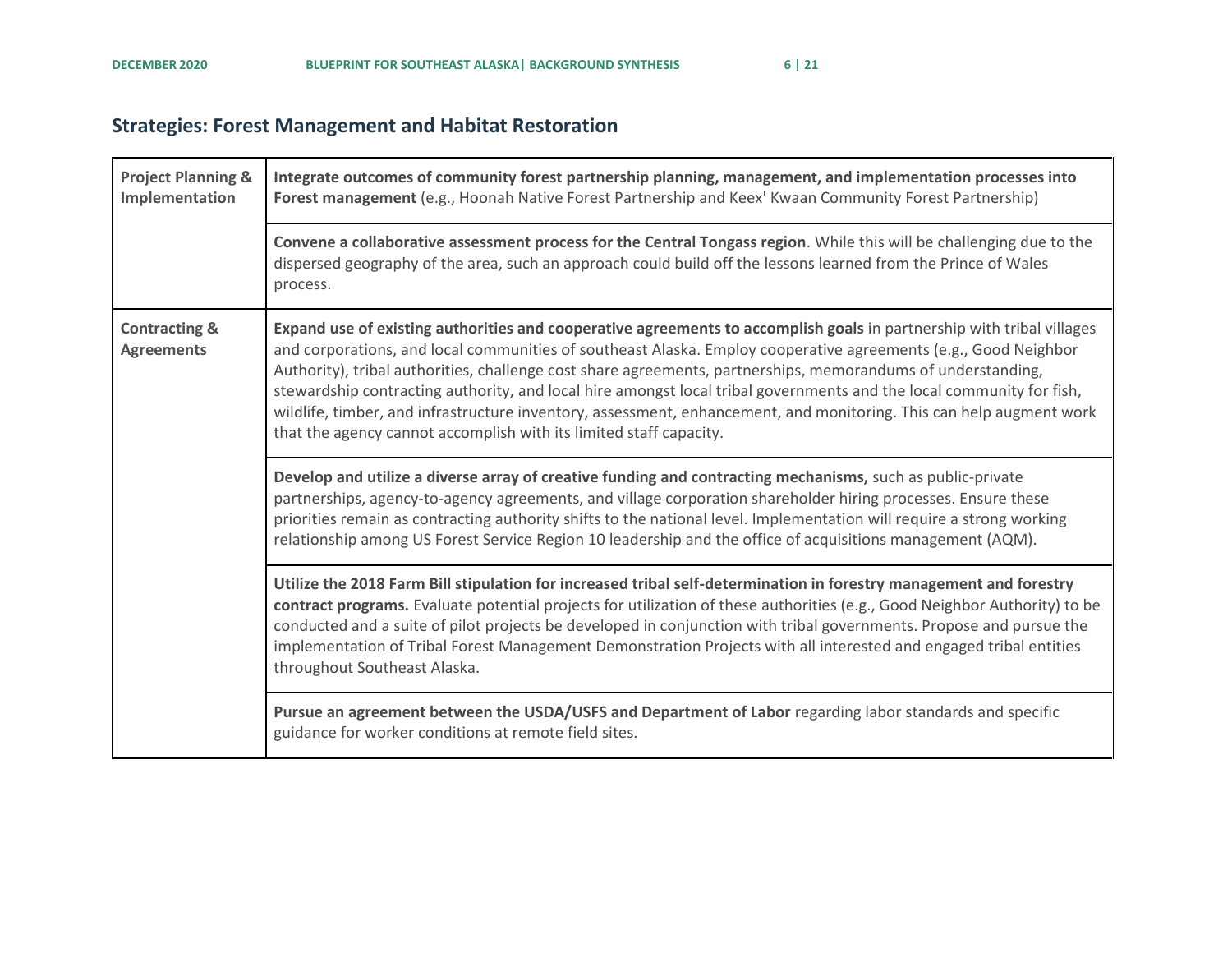| Research,<br>Monitoring, &<br><b>Data</b>                       | Complete infrastructure inventory and invest in identified gaps. This will provide a clear understanding of existing forest<br>infrastructure and maintenance needs, such as roads and log transfer facilities. Needs may include connection of road<br>systems; establishment of shared docks, log transfer and storage facilities, and marine logistical service infrastructure;<br>development of small-log manufacturing facilities and biomass facilities; and purchase of new harvesting equipment.<br>Based on these outcomes, execute agreements for shared infrastructure among landowners. |
|-----------------------------------------------------------------|------------------------------------------------------------------------------------------------------------------------------------------------------------------------------------------------------------------------------------------------------------------------------------------------------------------------------------------------------------------------------------------------------------------------------------------------------------------------------------------------------------------------------------------------------------------------------------------------------|
|                                                                 | Identify and invest in future LiDAR needs. LiDAR can be used to improve stream inventory efforts. Near-term LiDAR data<br>acquisition could prioritize geographic areas surrounding Shelter Cove, Revilla Island, and Ketchikan.                                                                                                                                                                                                                                                                                                                                                                     |
| <b>Training &amp;</b><br><b>Workforce</b><br><b>Development</b> | Practice local hire and workforce development to maintain a workforce with forestry and timber management skills to<br>conduct restoration and other work on the forest (sustainable forest products industry). Creation and maintenance of a<br>trained timber workforce will be important to meeting future opportunities in the industry the existing workforce "ages<br>out" (the trend of an aging population in the region is expected to continue).                                                                                                                                           |
|                                                                 | Provide training to potential contractors, partners, and other stakeholders regarding Department of Labor standards<br>compliance; conditions-based NEPA analysis processes and products; and other topics, as identified, for more effective<br>engagement in environmental review processes.                                                                                                                                                                                                                                                                                                       |
| <b>Agency Policies</b><br>& Procedures                          | Amend the H2-B visa program to allow migrant workers to work in Alaska and the contiguous United States. The forestry<br>and timber sectors will be essential to provide backing for these changes.                                                                                                                                                                                                                                                                                                                                                                                                  |
|                                                                 | Develop cost estimates, budget priorities, and appraisals that reflect the true cost of forest management activities.<br>Revise the residual-value appraisal system to establish stumpage rates that accurately reflect the profit and risk margins in<br>young growth sales. Cost estimates for projects should also include expenses, such as temporary labor camps that meet<br>health and safety requirements, transportation costs of accessing remote locations, and providing fair wages (including<br>overtime) for workers.                                                                 |
| <b>Funding &amp;</b><br>Investment                              | Establish a dedicated Fish and Wildlife Habitat Enhancement Fund within the retained receipts pool. The Fund will be<br>used for projects sponsored by non-governmental organizations and identified and prioritized through a collaborative<br>process.                                                                                                                                                                                                                                                                                                                                             |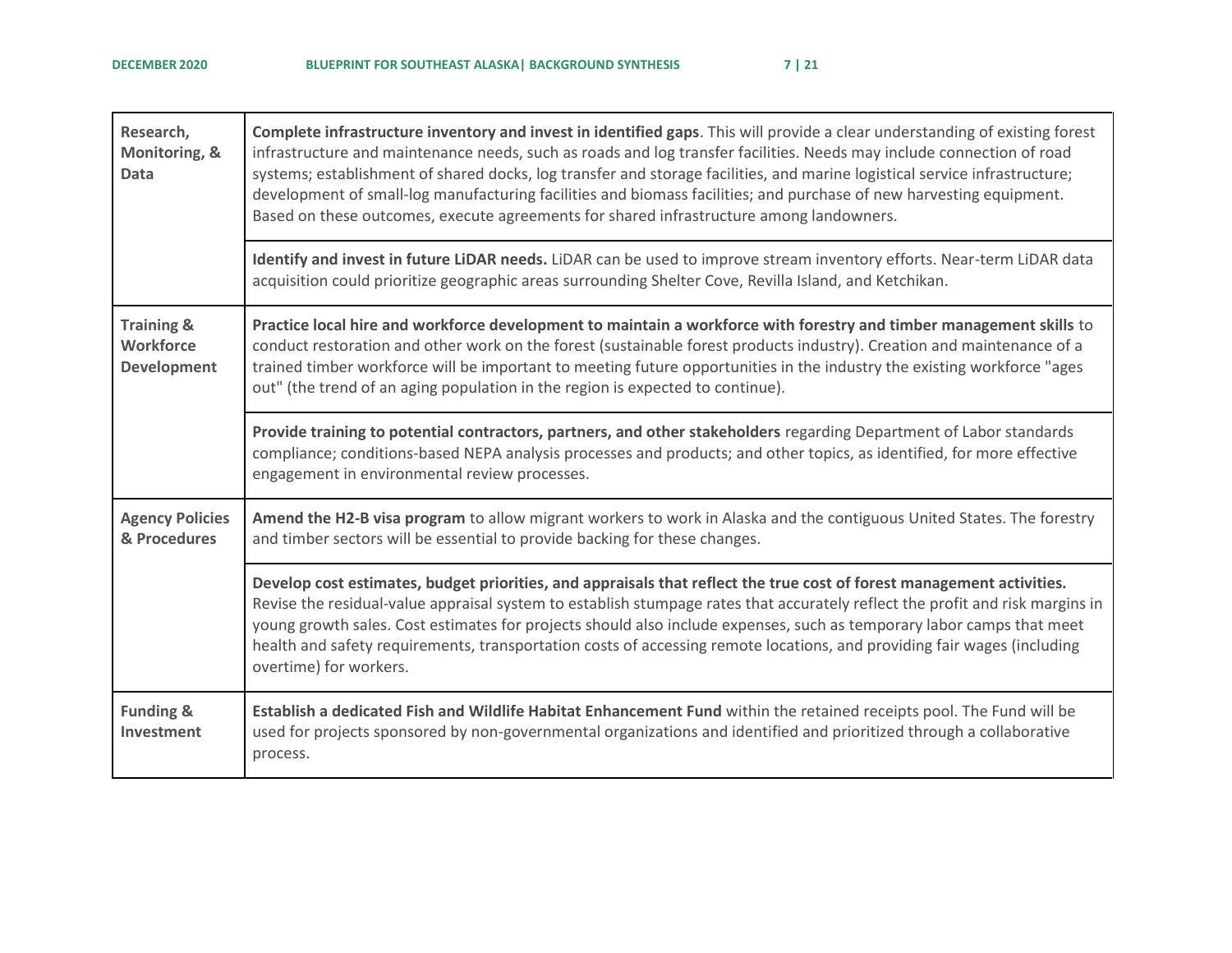### <span id="page-8-0"></span>**Young Growth Timber Transition**

Timber is still a culturally, socially, and economically important industry for some small communities in Southeast Alaska. Between 2010 and 2019, The Tongass NF administered around 731 timber sales to an estimated 76 unique purchasers, representing around 302,771 thousand board feet (mbf) of sold timber volume. As of November 2019, there were at least 23 active mills operating in Southeast Alaska in 11 communities. At least 16 biomass facilities have been installed across 13 communities. Some postulate that a shutdown of larger operators could have ripple effects on the overall viability of smaller operators and contractors (e.g., loggers, small mills, longshoremen). Some places continue to identify as timber communities, which makes any shift away from timber a difficult cultural change.

There are mixed opinions about and interest in developing infrastructure for young growth resources, given the limited economically viable options for young growth utilization, including tariffs of export markets, and unsuccessful attempts to sell young growth products. Many local timber mill products are defined by old growth characteristics in their raw material, and owners/operators would need to transform their businesses to transition to young growth. However, there are various opportunities to make Tongass timber more marketable, including sourcing wood for local industries, sustainability certification for lumber, strength-test studies for second growth products, improved lumber grading practices, and matching local building codes to local wood products.

- <span id="page-8-1"></span>**1.** Conduct research to understand current on-the-ground realities.
- **2.** Develop a sustainable supply that caters to market demands.
- **3.** Identify strategies for improved efficiency and cost-effectiveness.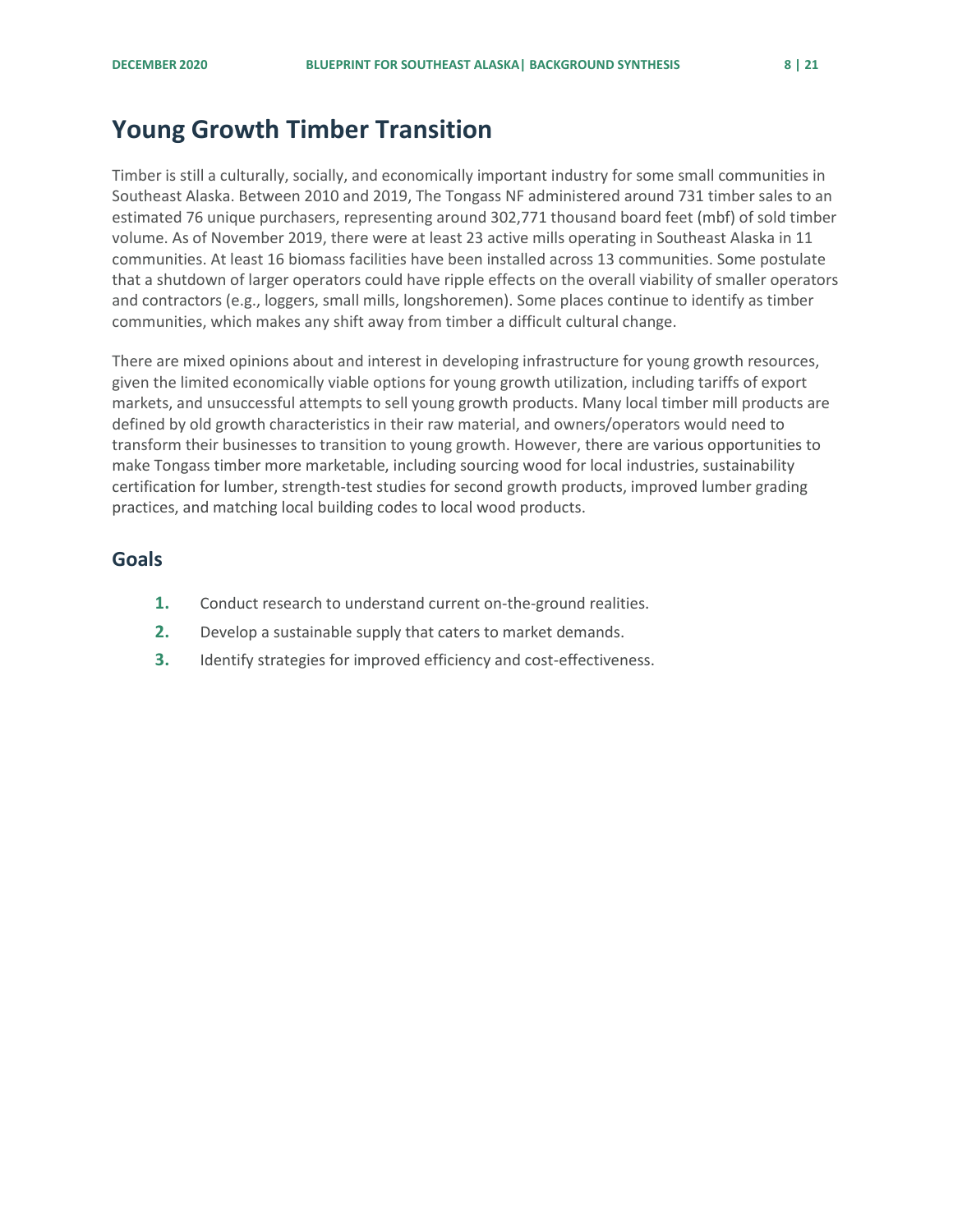### **Strategies: Young Growth Timber Transition**

<span id="page-9-0"></span>

| Research,<br>Monitoring, &<br><b>Data</b>     | Study, identify, and adopt methodology to project timber supply based on future sustained yield from the young<br>growth land base.                                                                                                                                                                                                                                                                                                                                                 |
|-----------------------------------------------|-------------------------------------------------------------------------------------------------------------------------------------------------------------------------------------------------------------------------------------------------------------------------------------------------------------------------------------------------------------------------------------------------------------------------------------------------------------------------------------|
|                                               | Conduct a world market, demand, and economic impact analysis of young growth forest products - including non-<br>timber/non-cash values of a young growth industry.                                                                                                                                                                                                                                                                                                                 |
|                                               | Complete young growth stand-typing and integrate stand-typing with activity layers. This may involve modernizing the<br>GIS system and use of new data to build more accurate maps.                                                                                                                                                                                                                                                                                                 |
|                                               | Continue old growth inventory efforts, with the goal of gaining a solid understanding of the on-the-ground reality for<br>old growth supply and how to most strategically offer existing old growth during the young growth transition.                                                                                                                                                                                                                                             |
|                                               | Invest in research about new harvest techniques, small log manufacturing processes, site-specific use of wood biomass,<br>and silviculture techniques (e.g., planting, thinning, stand conversion, site preparation, fertilization, and genetics).<br>Investment in research at the Wood Products Lab could help identify products and markets for young growth timber.                                                                                                             |
| <b>Contracting &amp;</b><br><b>Agreements</b> | Diversify the range of contract sizes offered. Land managers should design sales ranging from micro- and small- scale<br>opportunities for smaller mills to long-term contracts for larger operations. A future sale schedule could be informed by<br>USFS stand-typing. It will be important to continue to design, offer, and contract small-sale and micro-sale programs to<br>small mills and others in-region. With this, provide a clear definition of small and micro-sales. |
|                                               | Increase the use of local processing credits in young growth sales, regardless of size or location, to capture as much<br>economic opportunity as possible and reduce economic leakage.                                                                                                                                                                                                                                                                                             |
|                                               | Reduce or remove performance/bid bonds for small and medium sized sales that are predominantly young growth.                                                                                                                                                                                                                                                                                                                                                                        |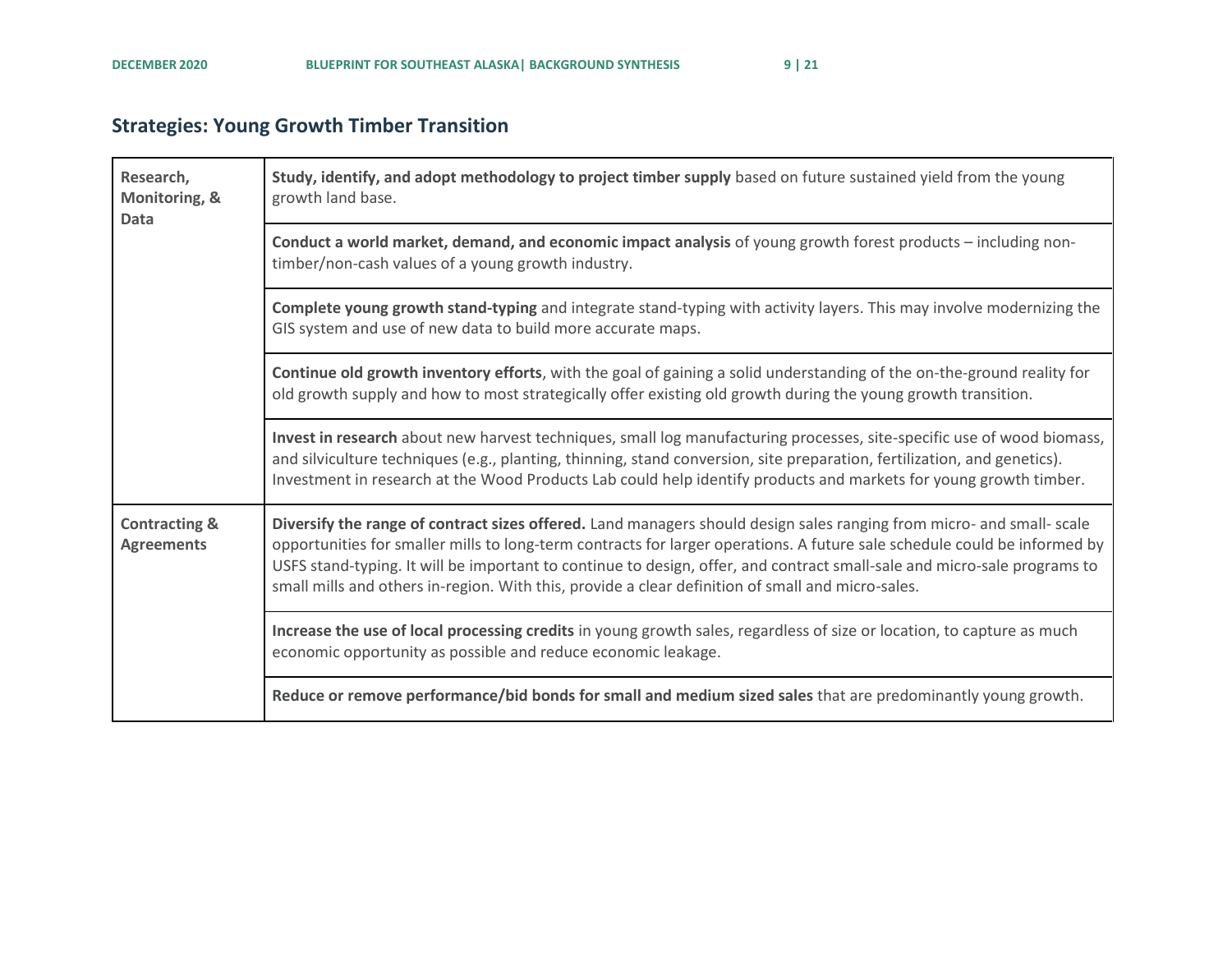| <b>Project Planning &amp;</b><br>Implementation | Coordinate with adjacent landowners to implement a strategic process for the scale, size, and scheduling of projects<br>- for both young growth and old growth - to assist businesses struggling with small profit margins so they have time<br>and incentive to invest in new markets and products.                                                                                                                            |
|-------------------------------------------------|---------------------------------------------------------------------------------------------------------------------------------------------------------------------------------------------------------------------------------------------------------------------------------------------------------------------------------------------------------------------------------------------------------------------------------|
|                                                 | Implement young growth pilot projects. This could include a pilot milling project to expand local capacity on the<br>manufacturing side. Pilot planting projects could also encourage selective species management on high productivity<br>sites.                                                                                                                                                                               |
|                                                 | Offer sales with volumes appropriate to the scale of existing and emerging local processors. Award some long-term<br>stewardship contracts to provide continuity of supply to reduce retooling investment risk.                                                                                                                                                                                                                 |
|                                                 | Establish one or more dedicated small-sale teams, specifically tasked with small sales, micro-sales, salvage sales,<br>personal use, and other non-traditional timber sale opportunities, where this is its only function. The team must be<br>provided with the requisite resources and support, able and encouraged to do NEPA and/or pre-sale work as needed,<br>and be subject to accountability mechanisms and incentives. |
|                                                 | Identify a unit pool (stand or polygon within a project area) for bridge timber volume within a specified timeframe to<br>meet the volume demand that cannot be met by young growth during the transition.                                                                                                                                                                                                                      |
|                                                 | Include biomass collection as an economic opportunity to be analyzed in NEPA documents.                                                                                                                                                                                                                                                                                                                                         |
| <b>Agency Policy &amp;</b><br><b>Procedures</b> | Create a policy that encourages the USFS to purchase and utilize local young growth timber products for all USFS<br>projects in the region. Work with USFS engineering and design personnel, as well as procurement, to set up the<br>process. Engage the USFS Forest Products Lab in any questions regarding grade and quality.                                                                                                |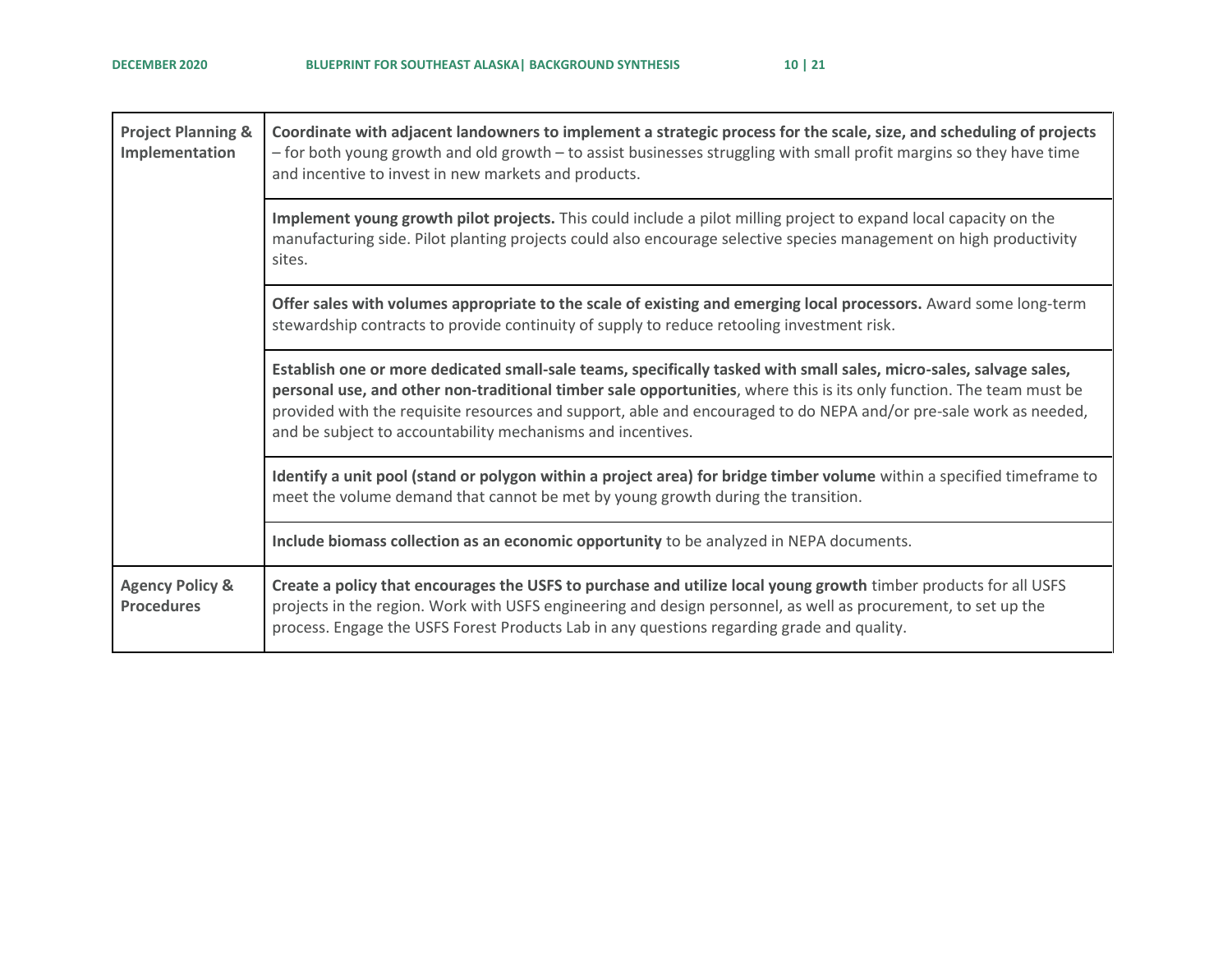### <span id="page-11-0"></span>**Economic Diversification**

People in natural-resource-dependent economies must continually adjust to the ebb and flow of available resources, including reinventing their livelihoods to fit the current state of the land. The economies of many Southeast Alaska towns are natural resource-dependent in one way or another, which makes them all vulnerable to boom-and-bust cycles. Many communities have diversified or completely shifted their economic bases and identities to new industries like fishing, tourism, or recreation. In addition, many of the Forest's investment trends support diversification of uses on the forest (e.g., increasing budgets in road construction, subsistence management, and vegetation and watershed management).

Workforce and capacity challenges are common across the western US, as are concerns about industry transitions in rural communities facing similar timber environments. Overall employment in Southeast Alaska grew between 2011 and 2018, mainly driven by increases in the visitor industry and, to a lesser degree, private health care employment, mining, and professional services. (Between 2011 and 2018, tourism sector added over 2000 jobs and growth is projected to continue.) In contrast, employment declined in government, seafood, and smaller sectors such as construction and timber. (Between 2011 and 2018, timber industry employment declined by more than 80 jobs.) The loss of high-paying, stable jobs in year-round industries and the increase in seasonal, low-wage jobs has left residents with less disposable income, fewer medical benefits, and a general loss of economic vitality in communities. Approximately one-quarter (26.1 percent) of workers were nonresidents; this is important to note as nonresident workers often take most of their income back to their homes. Nonresident wages therefore do not have the same impact on local communities as resident wages.

Through the Sustainable Southeast Partnership (SSP), workforce development initiatives have increasingly gained traction throughout the region. Common themes across workforce development initiatives included the power of interconnection, collaboration, and strong partnerships. Villages are able to see the benefits when local people are integrated in the stewardship, monitoring, and management of our natural resources.

- <span id="page-11-1"></span>**1.** Increase support for and implementation of workforce development programs.
- **2.** Consider and integrate Tribal, community, and industry resources, capacity, and workforce needs.
- **3.** Invite and encourage innovation.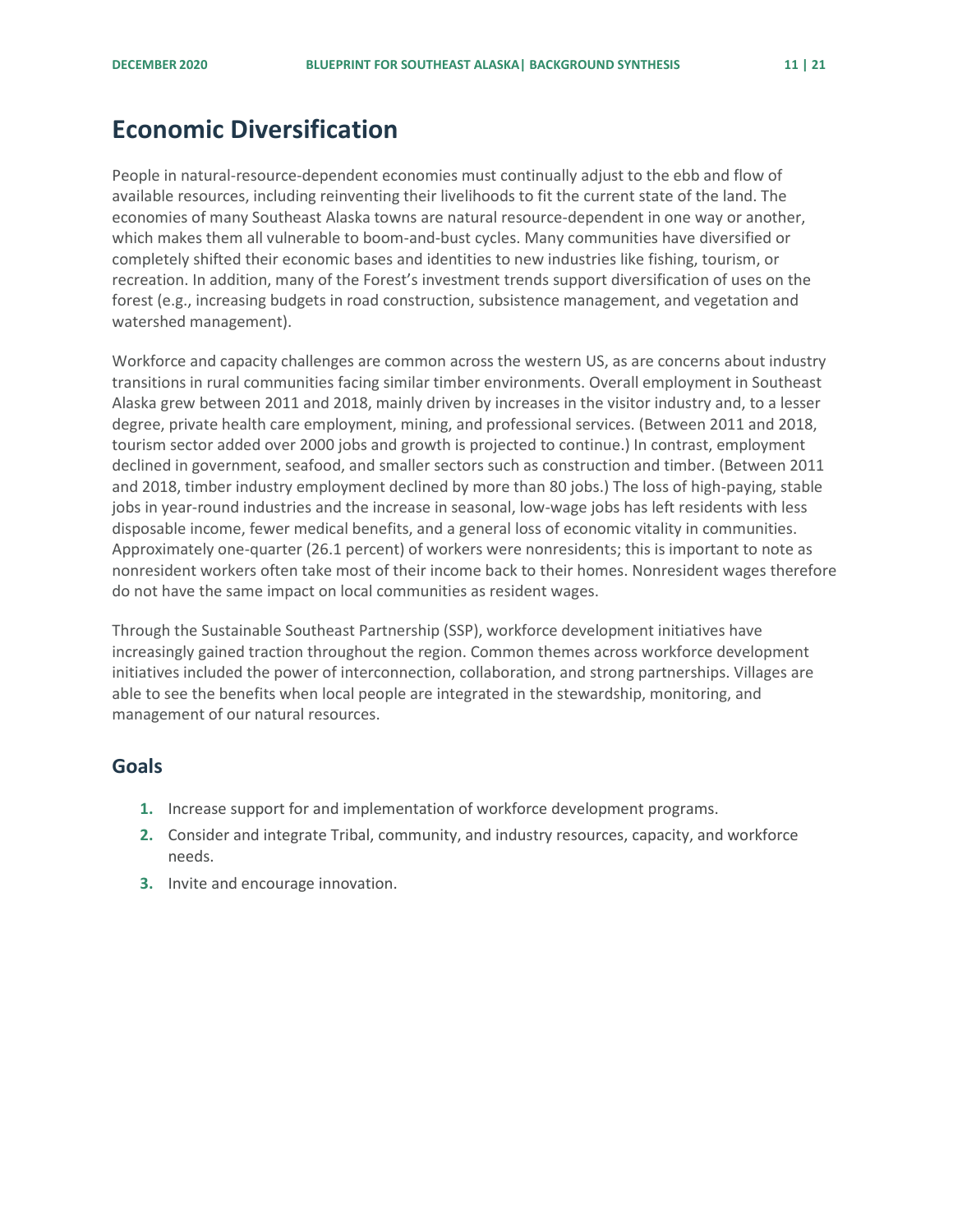### **Strategies: Economic Diversification**

<span id="page-12-0"></span>

| <b>Training &amp;</b><br>Workforce<br><b>Development</b> | Implement vocational-technical and workforce development training programs in rural areas in coordination with local<br>high schools and regional universities. Utilize existing programs and facilities to provide trainings and teaching modules.<br>Align trainings with current forest management needs to provide a transferable skillset $-e.g.,$ to address forest<br>management, visitor industry needs, tribal cultural and heritage resources, infrastructure maintenance and construction,<br>computer technology, and administrative management, among others. Incorporate "soft skills" training to develop critical<br>life skills like mentoring and resume-building. |
|----------------------------------------------------------|--------------------------------------------------------------------------------------------------------------------------------------------------------------------------------------------------------------------------------------------------------------------------------------------------------------------------------------------------------------------------------------------------------------------------------------------------------------------------------------------------------------------------------------------------------------------------------------------------------------------------------------------------------------------------------------|
|                                                          | Identify incentives for participation in workforce training. For example, develop internships for local students, including<br>within the agency and external employment opportunities (e.g., non-profit, industries, etc.). Participation can also be<br>encouraged with certification or college credit with existing training programs like the Fire Academy or ABC Faller<br>program.                                                                                                                                                                                                                                                                                            |
| <b>Contracting &amp;</b><br><b>Agreements</b>            | Utilize the Alaska National Interest Lands Conservation Act (ANILCA) or similar hiring authorities, and agreements or<br>MOUs with partners, adjacent landowners, and business owners, to provide training opportunities and continuity of work<br>for a local workforce.                                                                                                                                                                                                                                                                                                                                                                                                            |
| <b>Funding &amp;</b><br>Investment                       | Attract investors and entrepreneurs in support of small businesses – for example through an entrepreneur incubator<br>program. Provide incentives and for investment, such as federal loan guarantees, federally-purchased risk insurance,<br>economic hardship relief; and an increase in allowable profit percentage in appraisals.                                                                                                                                                                                                                                                                                                                                                |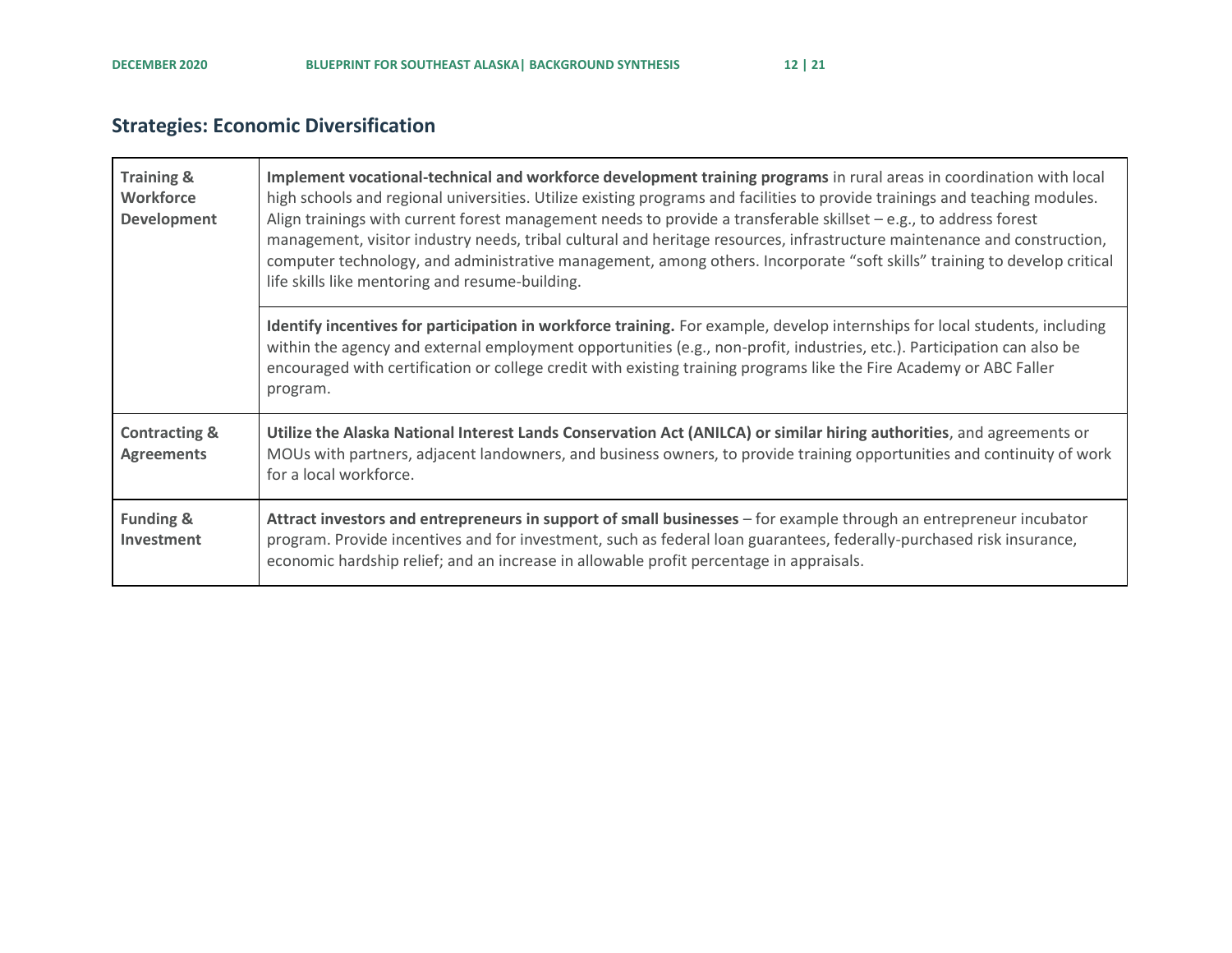### <span id="page-13-0"></span>**Fisheries and Riparian Habitat**

Riparian and coastal ecosystems such as those represented in the island archipelago of southeast Alaska, represent the most economically productive ecosystems, representing almost fifty percent of the global ecosystem service economic value. These ecosystems, located in the Tongass National Forest, represent value for fisheries production, wildlife habitat, and recreation. To Alaska's important salmon industry, these ecosystems need to remain intact across multiple areas to offset variability in watershed productivity.

However, these ecosystems and associated habitat are also vulnerable to changing environmental conditions, including those caused by direct land management as well as implications of changing climate conditions (e.g., stream temperature, water deficit, extreme precipitation events, and changing hydrologic regimes). Southeast Alaska has faced a rapid decline in anadromous fish stocks, with some of the lowest salmon harvests reported in recent seasons. This outcome directly impacts the region's economic outputs – commercial seafood harvesting and processing is one of the region's two largest private sector economies in the region, supporting fifteen percent of regional employment.

- <span id="page-13-1"></span>**1.** Conserve and restore coastal, riparian, and aquatic anadromous fish habitat
- **2.** Diversify the salmon "portfolio" by ensuring diverse populations from many watersheds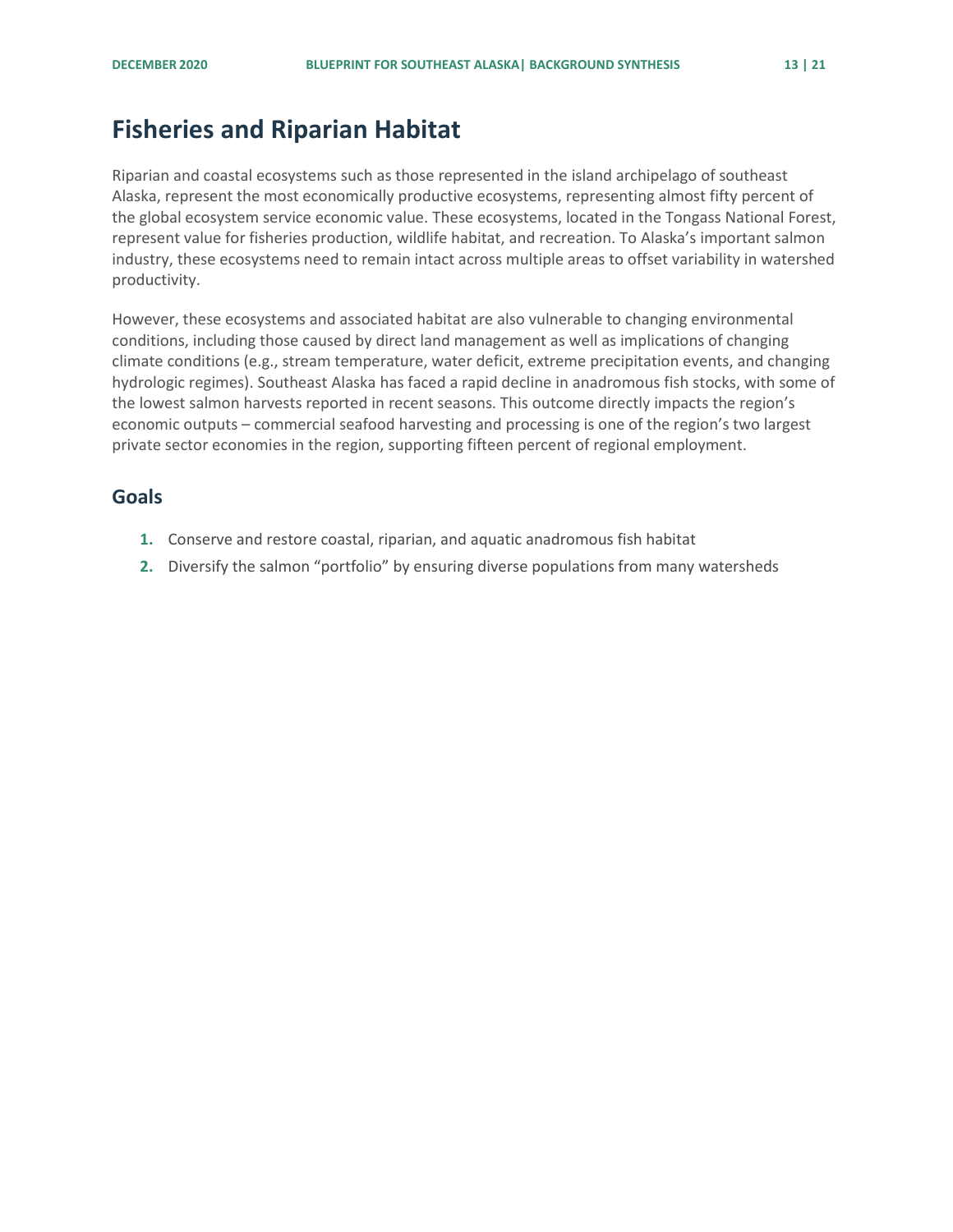### **Strategies: Fisheries and Riparian Habitat**

<span id="page-14-0"></span>

| <b>Project Planning &amp;</b><br>Implementation | Undergo a Salmon Conservation Rulemaking that re-evaluates whether to re-allocate areas designated for timber<br>production for salmon conservation.                                                         |
|-------------------------------------------------|--------------------------------------------------------------------------------------------------------------------------------------------------------------------------------------------------------------|
|                                                 | Prepare detailed watershed analyses prior to implementing timber projects that consider watershed condition,<br>status of salmon stocks, and potential impacts                                               |
|                                                 | Improve fish passage by identifying, removing, and replacing failed/failing culverts and addressing sediment sources                                                                                         |
| Research,<br>Monitoring, &<br>Data              | Develop comprehensive science-based standards to protect salmon in areas zoned for timber uses, including<br>consideration of road density impacts                                                           |
|                                                 | Undergo an updated forest-wide watershed inventory and assessment that identified risks to salmon stocks                                                                                                     |
| <b>Agency Policy &amp;</b><br><b>Procedures</b> | Expand riparian buffers and protections for headwaters streams to 300 feet for fish-bearing streams and 150 feet<br>for non-fish bearing streams and other waterbodies, to prevent or reduce upslope impacts |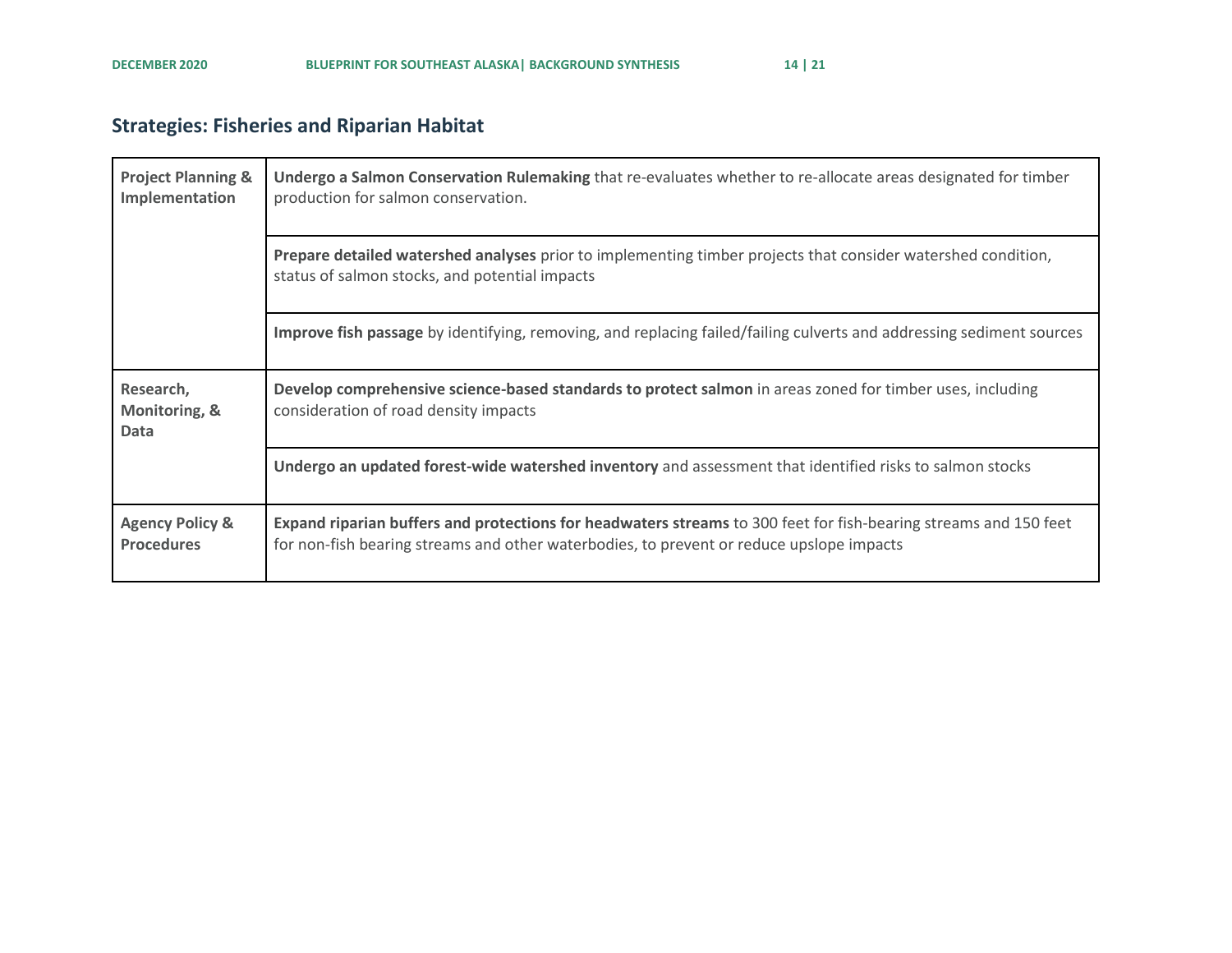### <span id="page-15-0"></span>**Subsistence and Cultural Resources**

The forests of the Tongass represent the areas that, for Alaska Natives and communities in southeast Alaska, produce their food, sustain their culture, build their homes, and provide for their people. The use of places, sites, waters, structures, resources, and objects are historically significant in the beliefs, customs, practices, and perpetuation of the culture(s) of communities and indigenous peoples of the area. These include cultural and historic sites, such as ancient villages, fish camps, burial sites, sacred sites, and historic travel and trade routes. Old growth red and yellow cedar trees offer an example of resources that are essential in cultural use by Alaska Natives, including carvers, weavers, and artisans, as well as for utilization in cultural buildings and restoration purposes.

While the Alaska Native people now share this place with other residents, it is critical that they continue to have the ability to sustain their cultures and their communities through economic, social, and cultural opportunities. Alaska Native people and Tribes are keenly interested in the stewardship of our traditional homelands. However, over time access to these resources has become more challenging and time intensive. This reduced access to cultural resources has proven to be challenging during a time of Tribal revitalization.

- <span id="page-15-1"></span>**1.** Respect and minimize impacts to Tribal traditional use boundaries and culturally significant areas.
- **2.** Identify existing subsistence resources and needs.
- **3.** Streamline access to cultural and subsistence resources.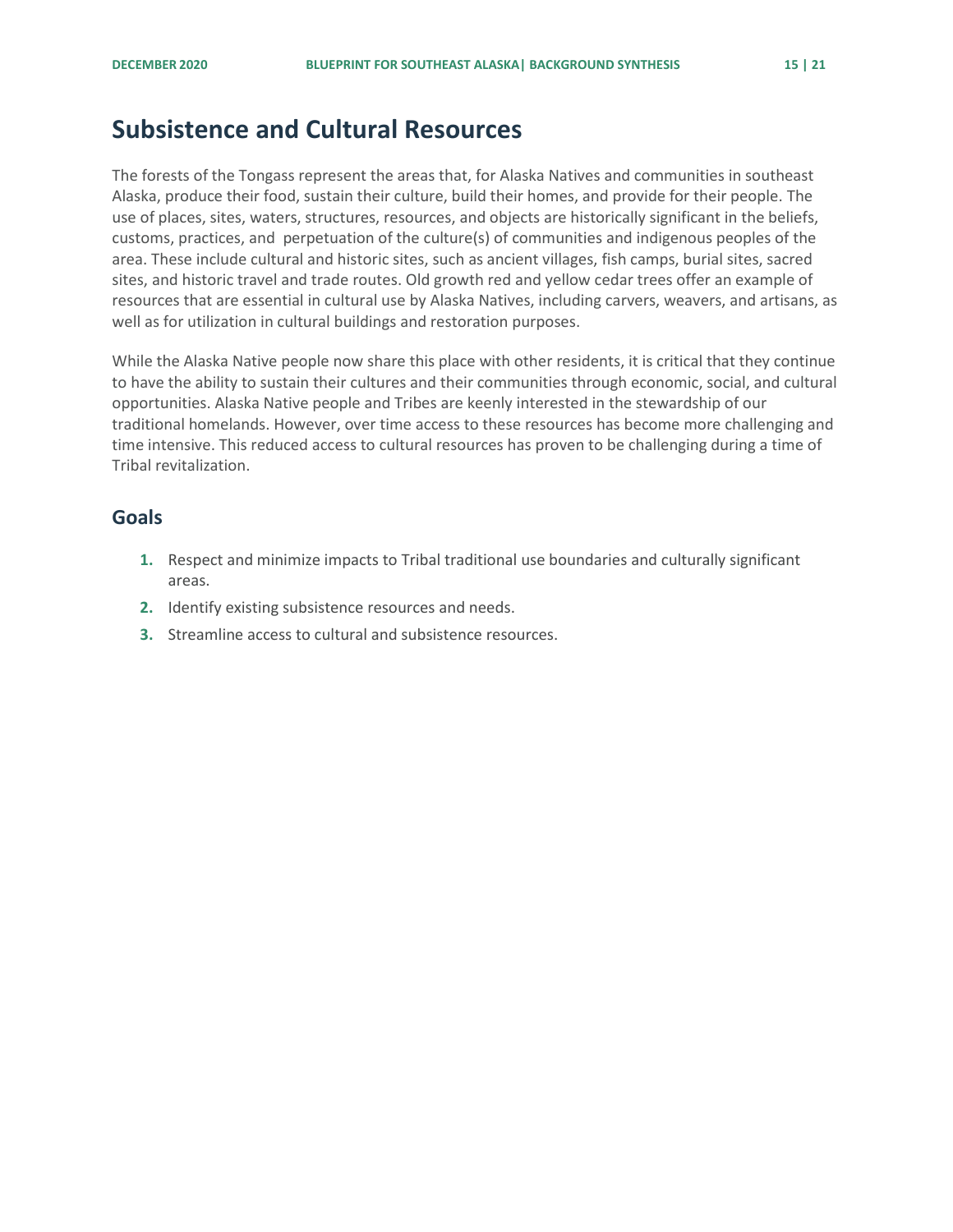### **Strategies: Subsistence and Cultural Resources**

<span id="page-16-0"></span>

| <b>Research &amp; Data</b>                      | Conduct a subsistence use/resource inventory. Tribes have already identified the most important subsistence priority<br>locations that are directly within their Community Use Areas and have proceeded to identify other critical locations as<br>transportation capacity has expanded.                                                                                                                                                                                                                                                                                                                                                                                                                                                                                                                               |
|-------------------------------------------------|------------------------------------------------------------------------------------------------------------------------------------------------------------------------------------------------------------------------------------------------------------------------------------------------------------------------------------------------------------------------------------------------------------------------------------------------------------------------------------------------------------------------------------------------------------------------------------------------------------------------------------------------------------------------------------------------------------------------------------------------------------------------------------------------------------------------|
|                                                 | Conduct an inventory and economic assessment of the availability, value, and local demand for red and yellow cedar<br>as cultural use trees by carvers, artists, and local business owners working in Pacific Northwest Art traditions.                                                                                                                                                                                                                                                                                                                                                                                                                                                                                                                                                                                |
| <b>Project Planning &amp;</b><br>Implementation | Create a "Traditional Homelands Conservation Rule" to protect traditional and customary uses and areas of the Tlingit,<br>Haida, and Tsimshian peoples in the Tongass -- Identify the areas that contain critical traditional and customary use<br>values, and design a management scheme that adequately protects customary and traditional uses of natural resources<br>for the current generation and future ones. Will need to include: develop a methodology to identify sites of critical<br>importance to customary use (subsistence and cultural); complete an inventory of watersheds and road systems in the<br>traditional use area, then analyzed with community input; implement forest-wide conservation measures and mgmt to<br>protect customary uses as identified by the ranking of community input. |
|                                                 | Identify and preserve red cedar stands with characteristics needed for cultural use trees within traditional Tribal<br>territories for use in future carving and weaving activities. Work jointly with Tribes and USFS silviculturalists to develop a<br>long-term management paradigm for this resource that provides for an adequate supply of cultural use wood over the<br>next seven generations. Include this demand in the TTRA "seek to meet" calculation -- local artisan market has<br>traditionally been left out of this calculation -- yet the art sector is a huge economic driver for southeast Alaska that<br>supports rural communities.                                                                                                                                                              |
| <b>Agency Policy &amp;</b><br><b>Procedures</b> | Streamline subsistence community use permits for smaller communities to access all traditional use areas so that Tribes<br>are able to provide food for the entire community while practicing and exercising their traditional and customary cultural<br>rights.                                                                                                                                                                                                                                                                                                                                                                                                                                                                                                                                                       |
|                                                 | Grant authority to rebuild traditional cultural structures, such as fish camps, at the most heavily frequented subsistence<br>locations.                                                                                                                                                                                                                                                                                                                                                                                                                                                                                                                                                                                                                                                                               |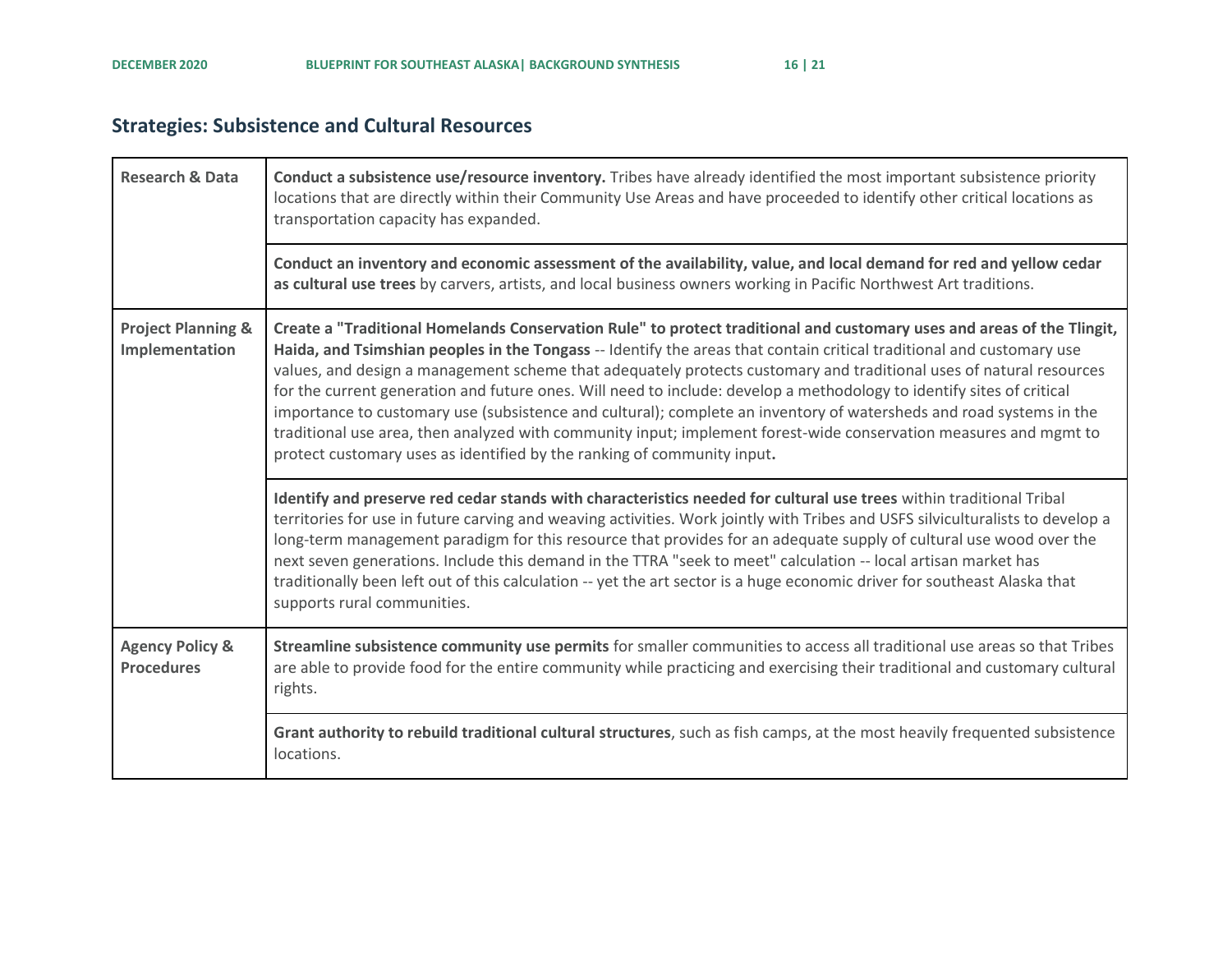### <span id="page-17-0"></span>**Renewable Energy and Carbon Sequestration**

The old growth forests of the Tongass National Forest are nationally and globally significant because they exist in quantities and extensions in Alaska like few other places on the planet. In addition to the quantity of natural resource, subsistence, cultural, and economic resources, they also offer a significant source of sequestered carbon. The healthy intact forest ecosystems and soil processes provide climate change mitigation. Some landowners, including Sealaska Corporation, are finding ways to economically benefit from this carbon sequestration, through carbon credits. Sealaska utilizes the California carbon market to offset impacts of British Petroleum. These credits come with a promise to not log on specific lands for a minimum of 100 years. Since 2015, carbon markets in Alaska have represented over \$350 million in credits – representing the largest producer of carbon offsets for the California program. a

Even with the opportunity for offsetting carbon through soil sequestration, Southeast Alaska also faces the challenge of providing affordable energy to its residents. Costs of living, especially with regards to energy, have continued to rise in the area. Often residents are limited to diesel when considering their energy choices, an option that is far from affordable. However, the region offers an abundance of renewable energy opportunities, particularly hydropower. Under the conditions of the carbon trading program, such renewable energy projects can still be developed on acres that are not to be logged.

#### <span id="page-17-1"></span>**Goals**

- **1.** Utilize forest resources as a way to offset climate change.
- **2.** Diversify economic opportunities to include climate-positive alternatives.
- **3.** Ensure affordable energy is accessible to Southeast Alaska residents.

### <span id="page-17-2"></span>**Strategies: Renewable Energy and Carbon Sequestration**

| Investment                    | Offer loan or grant funding mechanisms, energy subsidies, tax credits, and/or other<br>cost offsets to encourage investment in renewable energy infrastructure.                        |
|-------------------------------|----------------------------------------------------------------------------------------------------------------------------------------------------------------------------------------|
| <b>Research &amp;</b><br>Data | Analyze and develop new accounting methodologies to recognize ecological value,<br>potentially building off existing models, such as SeaBank by Alaska Sustainable<br>Fisheries Trust. |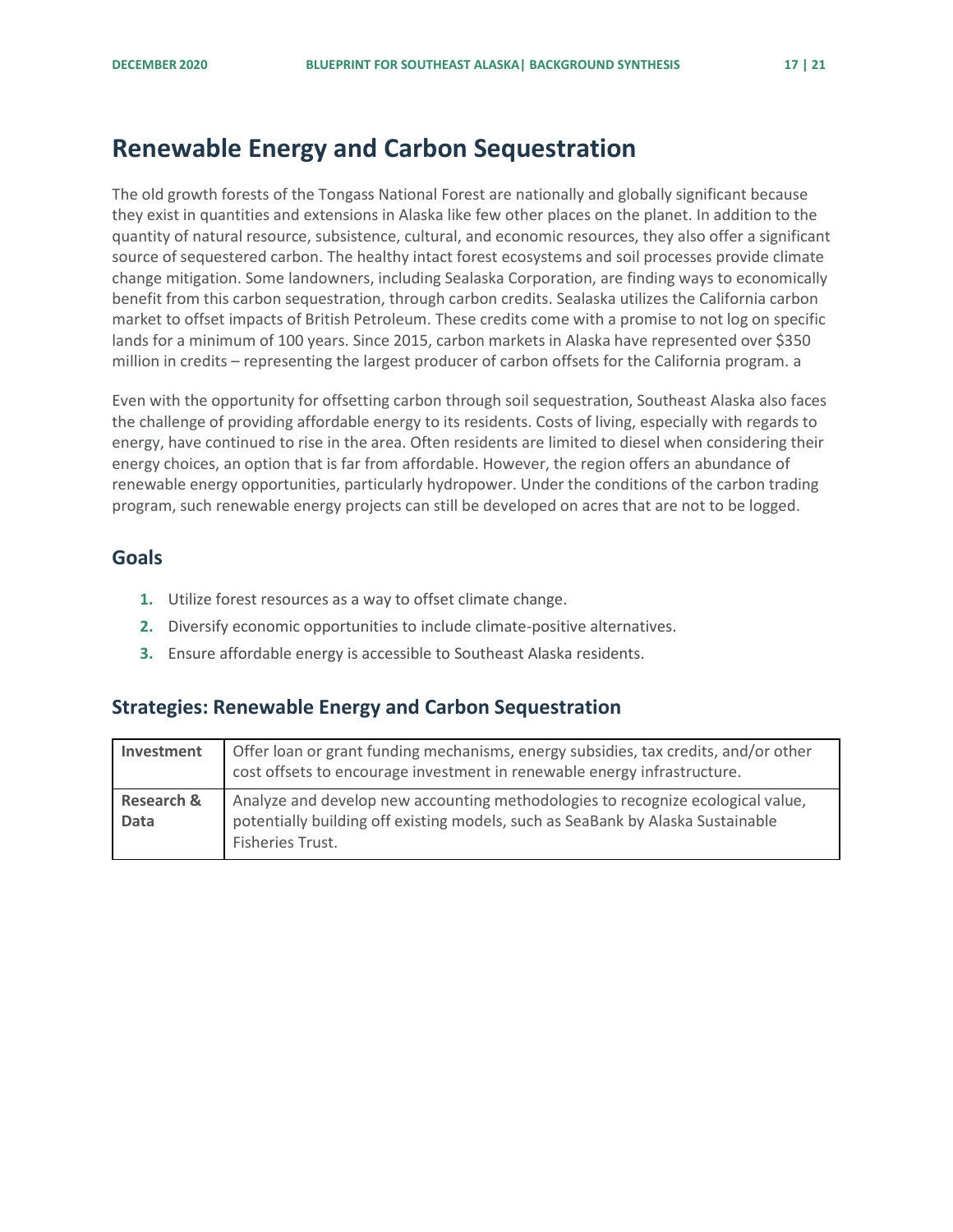### <span id="page-18-0"></span>**Annotated Reference List**

**Alaska Roadless Rule Citizen Advisory Committee Final Report to the Governor and State Forester** November 21, 2018

In August 2018, Alaska Governor Bill Walker and Secretary of Agriculture Sonny Purdue signed a memorandum of understanding, agreeing to cooperatively undertake a state-specific Roadless rulemaking process to address Roadless management and access concerns on the Tongass National Forest. As part of this undertaking, Governor Walker convened the Alaska Roadless Rule Citizen Advisory Committee to provide options for a state-specific Roadless Rule for possible inclusion in the National Environmental Policy Act review process. This report outlines the options and suggestions that the Committee developed. Access the report via thi[s link.](https://s31207.pcdn.co/wp-content/uploads/sites/6/2020/05/Alaska-Roadless-Rule-Citizen-Advisory-Committee-Final-Report_11.21.2018-1.pdf) For more information on the process, see [https://tongasslandmgmt.org/roadless-rule-citizens-advisory-committee/.](https://tongasslandmgmt.org/roadless-rule-citizens-advisory-committee/)

#### **Alaska Longline Fisherman's Association Petition to the US Department of Agriculture**

The Alaska Longline Fisherman's Association developed and submitted a petition to the US Department of Agriculture and US Forest Service to undertake a Salmon Conservation Rulemaking for the Tongass National Forest. This petition was developed in response to declining anadromous fish habitat and corresponding harvest numbers, which can be attributed to changing environmental conditions associated with climate change and direct land management. Access the petition via thi[s link.](https://static1.squarespace.com/static/563cfe4fe4b0b371c8422a54/t/5fa03f9c971f024a9f6b286b/1604337568515/ALFA+Petition+for+salmon+conservation+rulemaking.pdf)

#### **Alaska Tribal Administrative Procedures Act Petition to the US Department of Agriculture**  July 21, 2020

In response to the decision-making process regarding the Alaska Roadless rulemaking, several Alaska Native Tribes coordinated to submit an Administrative Procedures Act petition to the US Department of Agriculture (USDA). Signatories included representatives of Tribal villages and associations, including the Central Council of Tlingit and Haida Indian Tribes of Alaska, as well as Tribal communities of Kasaan, Kake, Saxman, Klawock, Ketchikan, Skagway, Hoonah, and Yakutat. The petition urges the USDA to commence a rulemaking process to create a "Traditional Homelands Conservation Rule" to identify and protect traditional and cultural resources and places. Access the petition via thi[s link.](https://s3-us-west-2.amazonaws.com/ktoo/2020/07/FINAL-Southeast-Tribes-APA-Petition-7-17-2020-Nine-Tribe-Signatures.pdf)

#### **Harvesting Carbon Credits**

September 30, 2019

Alaska Business magazine published this article by Alaska Native Magazine, which provides a description of the cap and trade market for carbon, and the opportunities for implementing the program in Alaska. It offers a summary of the economic impacts of the program to date, and offers cautions and suggestions for future investment in the program. Sealaska Corporation's experience in the program is highlighted as a key example of the program's effectiveness. Access the article via this [link.](https://www.akbizmag.com/industry/alaska-native/harvesting-carbon-credits/)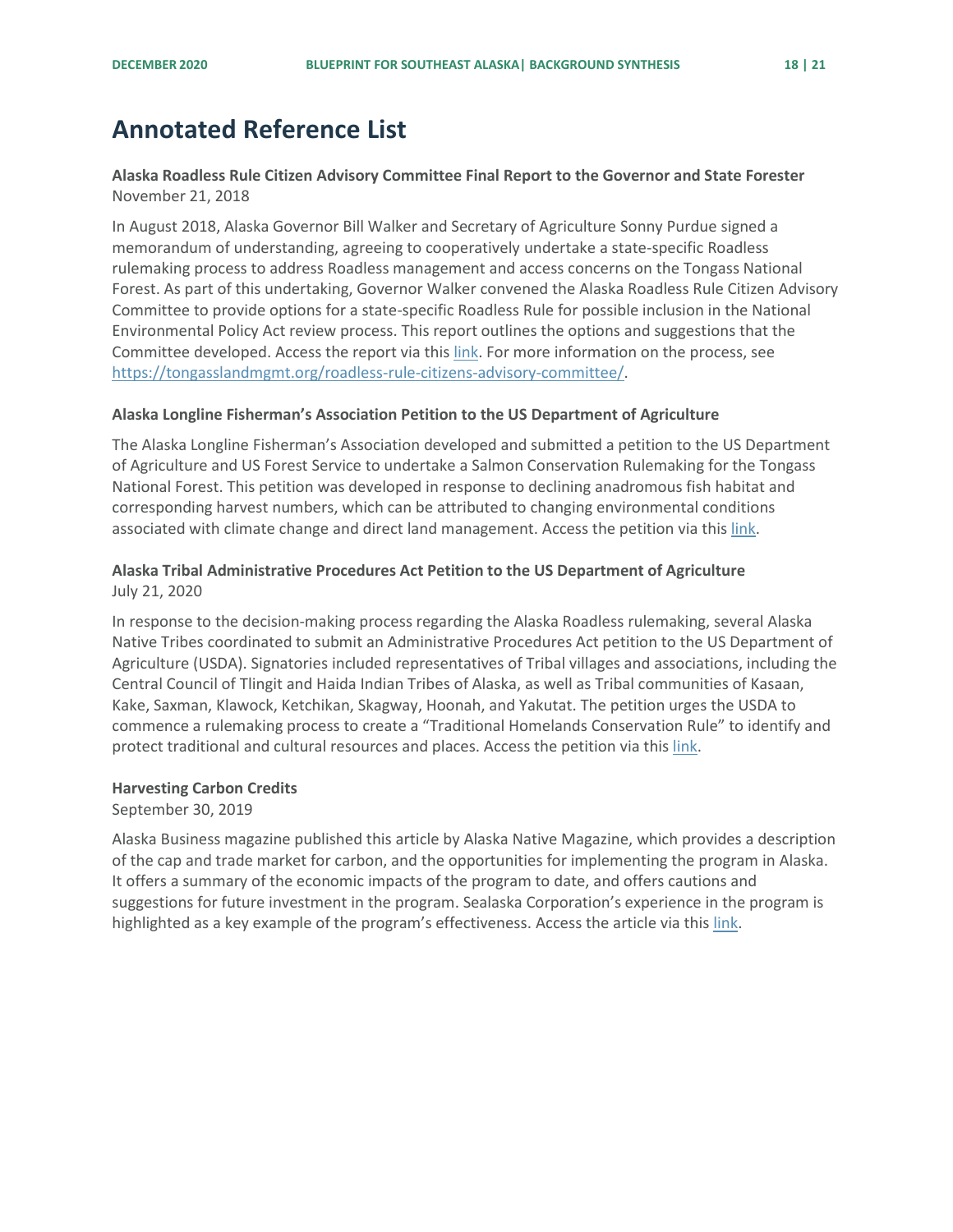### **A New Way to Profit from Ancient Alaska Forests – Leave Them Standing**

February 7, 2020

This National Geographic article describes the opportunities for carbon markets in Alaska, by detailing the experience of Sealaska Corporation in its decision to utilize carbon offsets as an economic opportunity. The article offers the pros and cons of the approach, contrasting it with the old growth logging industry, while also sharing Sealaska's story in implementing the program. Access the article via this [link.](https://www.nationalgeographic.com/science/2020/02/new-way-to-profit-from-ancient-alaskan-forests-leave-them-standing/)

#### **Pre-Commercial Thinning: Improving Young Growth Forests through Effective Management**

In 2020, the State of Alaska convened a pre-commercial thinning (PCT) task force to develop recommendations to improve implementation of the PCT program on the Tongass National Forest. This report represents the full list of Task Force recommendations and suggestions for changes to the program. The executive summary outlines those recommendations identified as near-term priorities, including contracting mechanisms and approaches, worker and housing standards, labor force and contractor availability, and thinning prioritization and financial responsibility. Access the report via this [link.](https://s31207.pcdn.co/wp-content/uploads/sites/6/2020/10/PCT-Recommendations-Report.pdf) For more information on the process, see [https://tongasslandmgmt.org/pre-commercial-thinning/.](https://tongasslandmgmt.org/pre-commercial-thinning/)

### **Request for Cultural Red Cedar Trees and Economic Assessment of Traditional Carving, Weaving, and Artisan Economy**

#### March 17, 2020

In a letter to representatives of the US Forest Service, Tribal representatives from Kasaan, Klawock, Kake, and Hydaburg expressed the cultural importance of access to forest resources for traditional arts, including the value of artisans to the Tribal economy. Red and yellow old growth trees represent an important cultural resource for carving totems, which serve to share the story of Tribal peoples. The letter includes a request for procurement of Tribal use trees, an assessment of available trees and local demand, and a collaboratively designed long-term resource management plan for cultural use wood.

#### **Social and Economic Monitoring of the Tongass National Forest and Southeast Alaska Communities: Monitoring Plan and Baseline Report**  Winter 2020

Building on the monitoring recommendations of the Tongass Advisory Committee, researchers from University of Oregon's Ecosystem Workforce Program began the first steps in development of a plan to track social and economic conditions in Southeast Alaska before, during, and after the transition to young growth timber. The purpose of this report is to provide the recommended baseline social and economic reporting for the Tongass National Forest and Southeast Alaska communities, and provide a monitoring plan to be replicated in future years. Areas of data collection included: demographic trends; economic opportunity; agency capacity; National Forest service contracts and grants and agreements; timber sales and processing facilities; and stakeholder perceptions. Access the report via this [link.](https://ewp.uoregon.edu/sites/ewp.uoregon.edu/files/WP_98.pdf) For more information on the research, including access to original data, see [https://ewp.uoregon.edu/TongassTransition.](https://ewp.uoregon.edu/TongassTransition)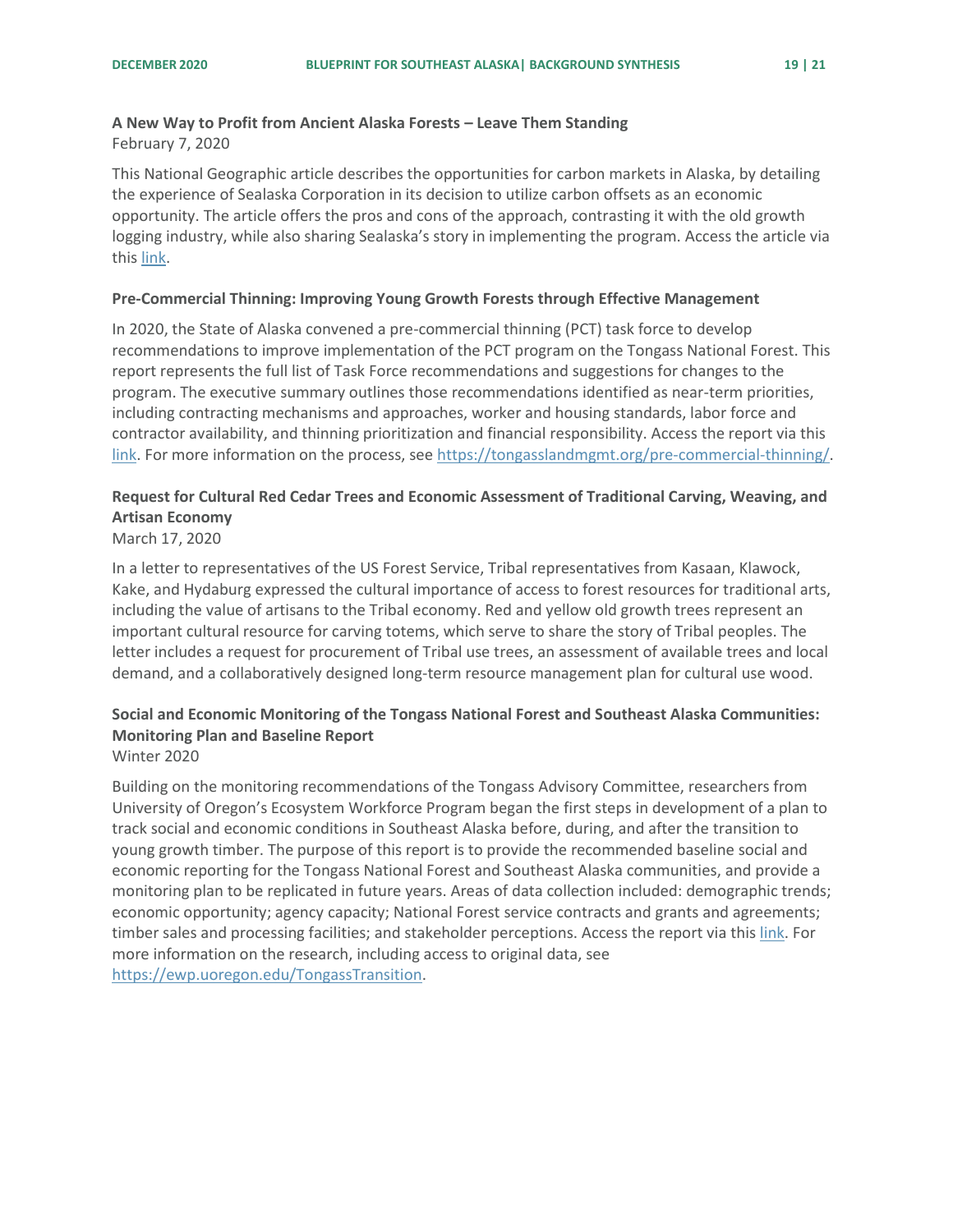December 2015

The Tongass Advisory Committee (TAC) was federally chartered in winter 2014 to advise the Secretary of the US Department of Agriculture on developing an ecologically, socially, and economically sustainable forest management strategy for the Tongass National Forest. Through extensive modeling of young growth availability, literature review, and consideration of public comments, the TAC achieved consensus on a comprehensive package of recommendations, including those to be incorporated into the Forest plan amendment, as well as operational changes, research, and investments needed to implement the transition. Access the report via this [link.](https://s31207.pcdn.co/wp-content/uploads/sites/6/2019/11/TAC-Final-Recommendations.pdf) For more information on the process, see [https://tongasslandmgmt.org/tongass-advisory-committee/.](https://tongasslandmgmt.org/tongass-advisory-committee/)

#### **Young Growth Forest Management in Southeast Alaska**

Spring 2020

In fall 2019, the Southeast Alaska Young Growth Forest Symposium was convened with the purpose of identifying tangible opportunities for the future of the Tongass National Forest and surrounding communities. Southeast Alaska stakeholders, agency staff, and community members came together for discussions around collaborative forest planning, forest inventory and data analysis, timber markets and manufacturing, and workforce development and sustainable economies. This report provides an overview of each of those topics, along with specific suggestions for tangible opportunities. Access the report via this [link.](https://s31207.pcdn.co/wp-content/uploads/sites/6/2020/04/YG-Forest-Management-Briefing-Paper-2020.pdf) For more information about the event, including a full summary, see [https://tongasslandmgmt.org/october-21-23-2019-third-young-growth-symposium/.](https://tongasslandmgmt.org/october-21-23-2019-third-young-growth-symposium/)